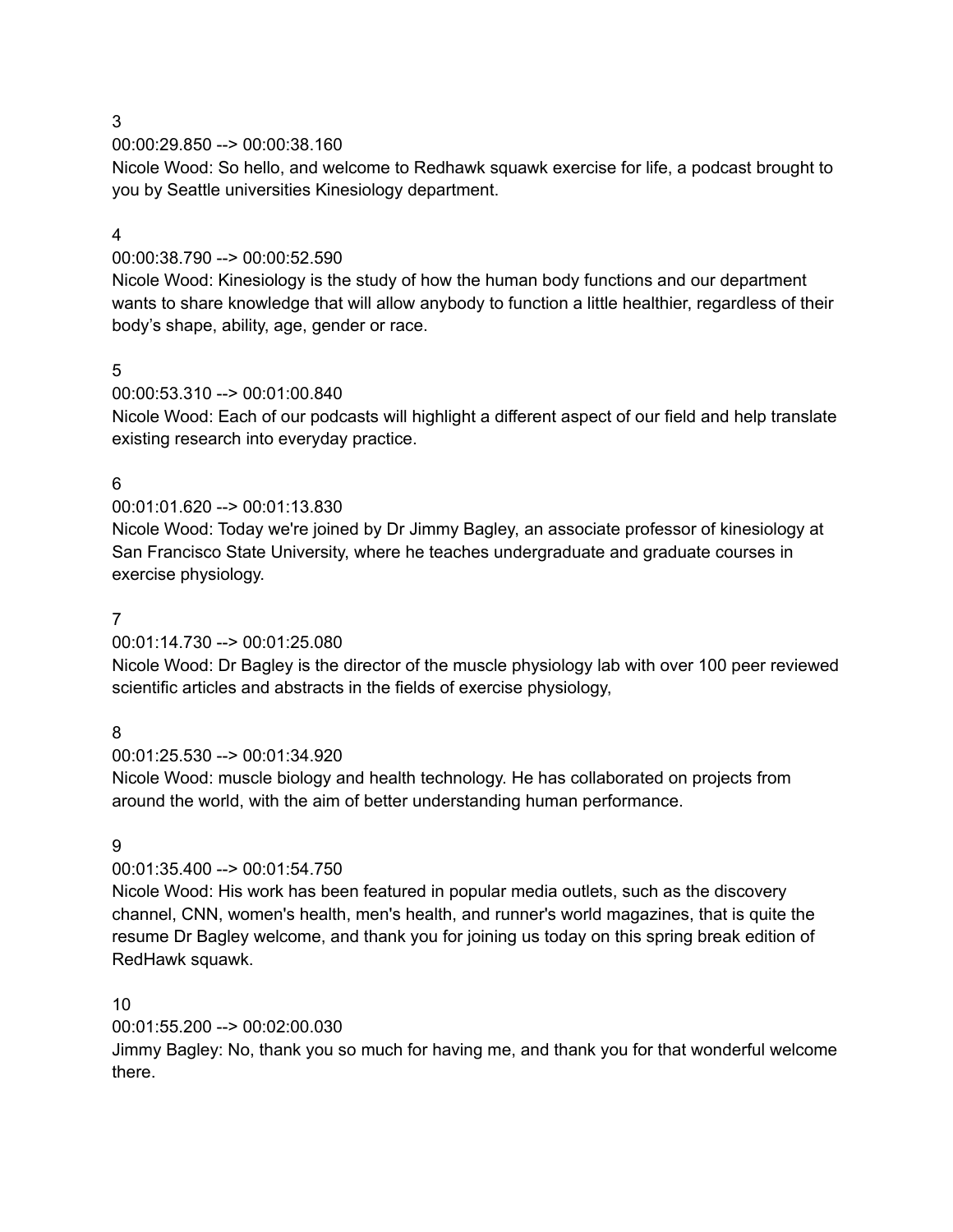00:02:01.620 --> 00:02:10.020

Nicole Wood: Yeah so I want to start by just getting to know about the use of virtual reality gaming for exercise in general and then.

# 12

00:02:10.530 --> 00:02:16.800

Nicole Wood: I want to switch gears and talk specifically about your involvement in the virtual reality Institute for Health and exercise.

# 13

00:02:17.370 --> 00:02:29.010

Nicole Wood: But first and foremost, how are you? Today's conversation is all about technology So how are you adapting to life on zoom how is your teaching and research going amidst the pandemic.

# 14

00:02:29.490 --> 00:02:40.950

Nicole Wood: I know i'm certainly finding it not favorable to have students on zoom during labs you know not getting to do the hands on experiential learning that we love to have them do how's that working for you.

# 15

00:02:41.220 --> 00:02:48.000

Jimmy Bagley: yeah absolutely I wish I could say everything was going smoothly, but you know it's up and down, and I think you know.

# 16

00:02:48.630 --> 00:02:58.560

Jimmy Bagley: As this was recording we've been doing this for about a year now online, and I think Initially it was tough for students and teachers to get adapted to it, and you know I went through.

# 17

00:02:59.100 --> 00:03:10.200

Jimmy Bagley: A time talking about physical activity and exercise like I'm sure everybody else did where I went from being you know 10,000 steps a day or whatever to like down to 1,000 steps a day and I was like I gotta change I got to do something.

# 18

00:03:10.560 --> 00:03:19.140

Jimmy Bagley: So, after a few months of living that zoom life, you know I just had to schedule my walks. I basically had to walk myself like a dog, you know a few times a day I had to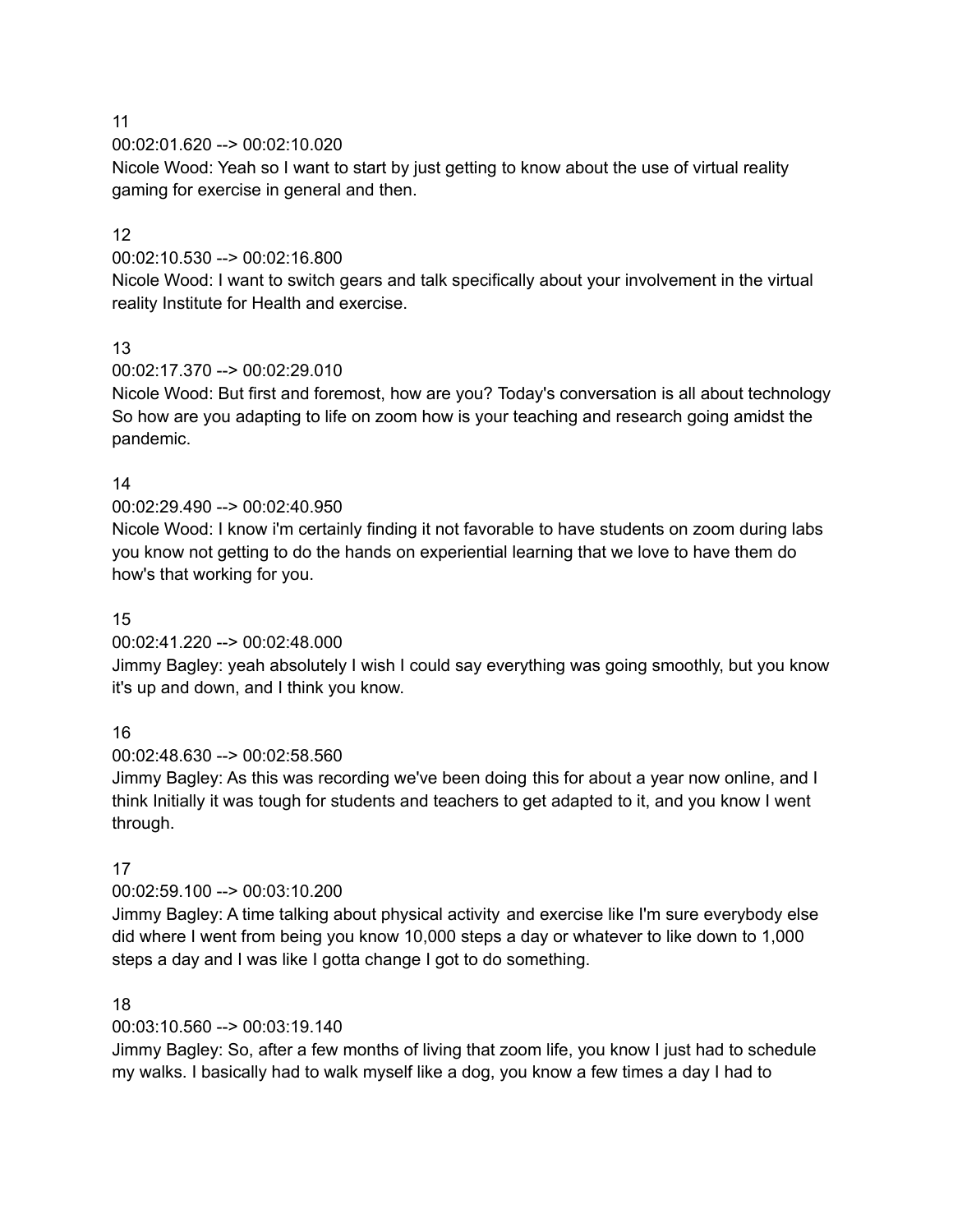00:03:19.830 --> 00:03:26.850

Jimmy Bagley: Do that kind of stuff. And then every once in a while unplug if you can so I was lucky, this is our spring break too, so I was able to go camping for a couple days.

# 20

### 00:03:27.210 --> 00:03:37.920

Jimmy Bagley: No Internet, no cell, phone no news, no media, and it was amazing. I feel like everybody should do that every once in a while, at least a day you know 24 hours just leave your phone off if you can.

### 21

00:03:39.060 --> 00:03:41.790 Jimmy Bagley: Yeah just trying to adapt to it's tough, but I think we're doing better.

# 22

### 00:03:42.660 --> 00:03:54.780

Nicole Wood: Yeah yeah you know, this is my first year teaching in the pandemic so i've kind of found the same thing or i've been used to just you know hitting my 10,000 steps and, as you said, suddenly.

# 23

# 00:03:55.710 --> 00:04:03.300

Nicole Wood: Bombing down to 1,000 steps and realizing i'm overly tired and I haven't actually done any exercise today.

# 24

# 00:04:04.920 --> 00:04:23.790

Nicole Wood: Yeah so, hopefully we can go back to normal whatever that looks like soon, but I guess before we get started on all the virtual reality stuff can you just tell our audience a little bit about your background and what really drew you into the field of kinesiology.

# 25

# 00:04:24.630 --> 00:04:34.620

Jimmy Bagley: Yeah so I mean like you said, I have a few different research areas, and I feel like I've picked up something everywhere I've been so you know we met down in southern California, I did a,

#### 26

# 00:04:34.860 --> 00:04:44.370

Jimmy Bagley: First did my undergrad at Cal Poly, San Luis Obispo then my masters at Cal State, Fullerton and Fullerton is where I started really getting into the sports performance exercise physiology research and.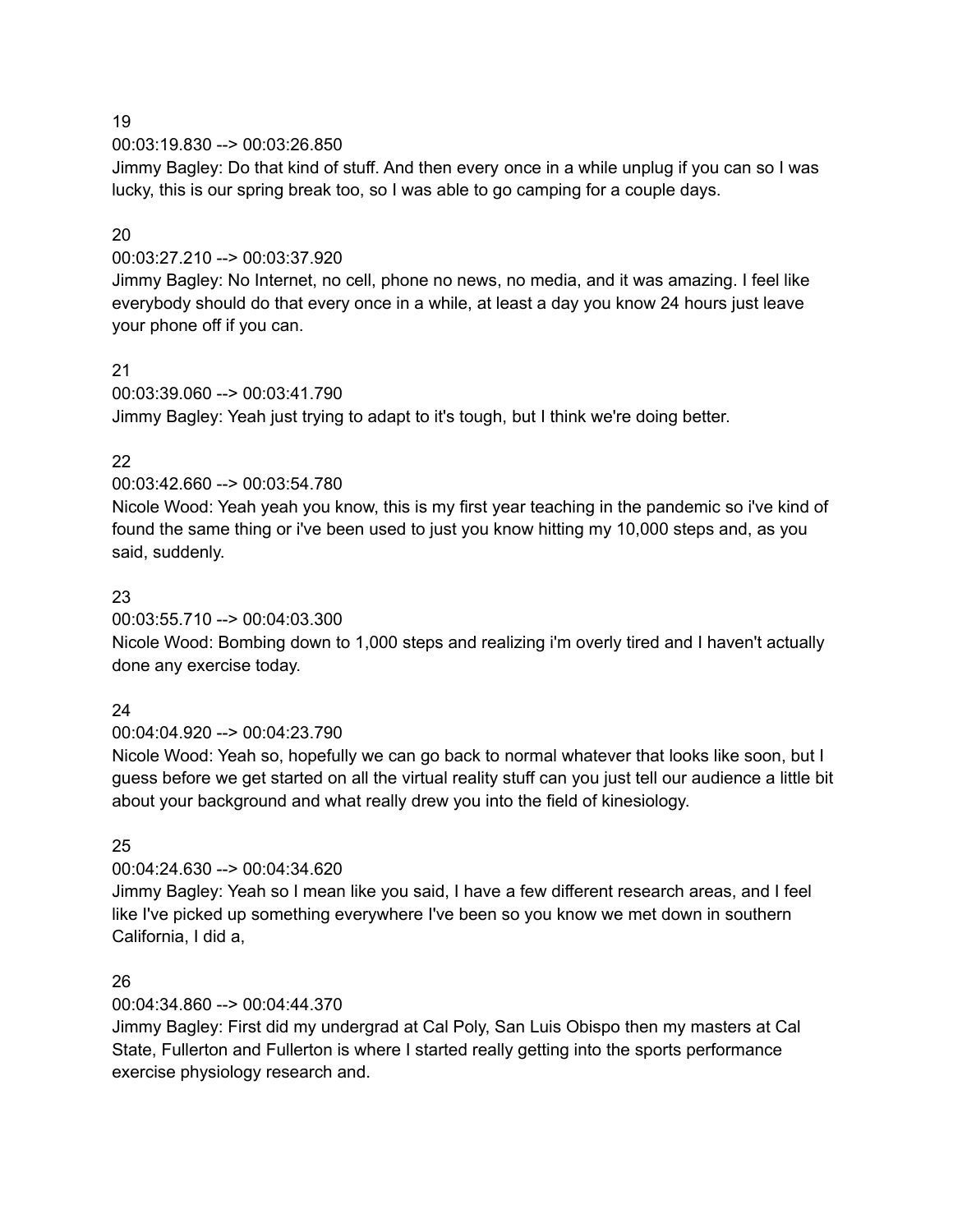00:04:44.730 --> 00:04:50.160

Jimmy Bagley: You know, like a lot of students in my undergrad I was thinking about doing PT or thinking about OT or.

### 28

00:04:50.970 --> 00:04:58.650

Jimmy Bagley: Medical School or personal training I didn't know what I wanted to do and it took that master's degree for me to figure out that I liked research teaching.

### 29

00:04:58.950 --> 00:05:04.020

Jimmy Bagley: And turns out that's what professors do is teach and do research, so I was like I think I need to do that and then.

### 30

00:05:04.380 --> 00:05:11.610

Jimmy Bagley: You know realized, I had to go off to get a PhD. I didn't know what that entailed, like most people going into it and I, you know looked around and I ended up getting my.

### 31

00:05:12.090 --> 00:05:17.340

Jimmy Bagley: going to work on my PhD at Ball State University in Indiana so change from California, to the Midwest.

#### 32

00:05:17.670 --> 00:05:25.260 Jimmy Bagley: And that's where I picked up my second research area, which is muscle physiology so I kind of got into single cell muscle physiology I don't know if you can see.

#### 33

00:05:25.530 --> 00:05:32.580

Jimmy Bagley: Behind me I've got a little microscope there in my office lab so I look at muscle cells from the single cell level.

#### 34

00:05:32.910 --> 00:05:39.270

Jimmy Bagley: And then going back to my master's where we studied whole body physiology and human performance I try to tie those ideas together.

# 35

00:05:39.630 --> 00:05:47.010

Jimmy Bagley: And then now, as you said, i'm getting into virtual reality, and I think that was a product of me moving back to California after indiana and.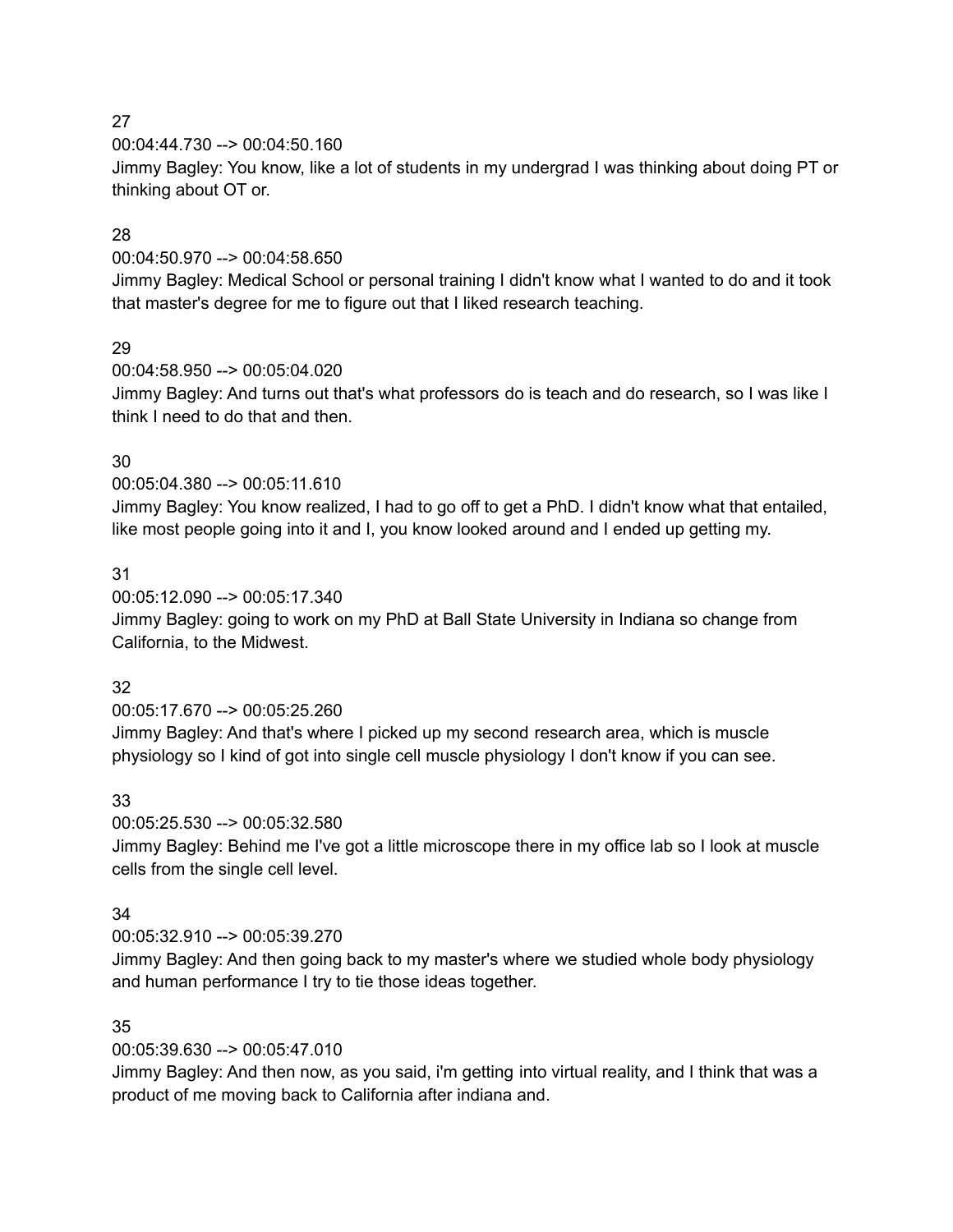00:05:47.370 --> 00:05:56.280

Jimmy Bagley: And setting up here in the Bay area San Francisco State University where i've been faculty for almost six years now, this is the end of my sixth year so.

### 37

00:05:56.910 --> 00:06:01.080

Jimmy Bagley: Being here, you know just surrounded by technology and tech companies and all that you kind of

### 38

00:06:01.410 --> 00:06:11.430

Jimmy Bagley: you know, they find you or you find them or students are interested in things and I had never thought about virtual reality or even health technology as a way to use

### 39

00:06:11.850 --> 00:06:24.210

Jimmy Bagley: Exercise physiology but then over the last few years we've been working with the vr Health Institute and that's got us into kind of that field there so that's a my kind of 10-12 year background in a short nutshell.

### 40

00:06:25.980 --> 00:06:33.540

Nicole Wood: Yeah you know you mentioned some of your work with technology and now you've done some 3D printing and

# 41

00:06:34.260 --> 00:06:45.360

Nicole Wood: So you've done quite a bit of work, I think, in kind of technology and when we see this growing field, you know wearable technology, you know I have my apple watch on that tells me.

# 42

00:06:45.750 --> 00:06:53.550

Nicole Wood: You know, how many steps I'm doing, what my heart rate looks like, all that good stuff and we're starting to see this kind of boom up into other areas.

# 43

00:06:54.180 --> 00:07:05.280

Nicole Wood: And as you said, you've been involved in so many areas of research and in different areas of human performance right you've done this in depth work with muscle physiology at the cellular level.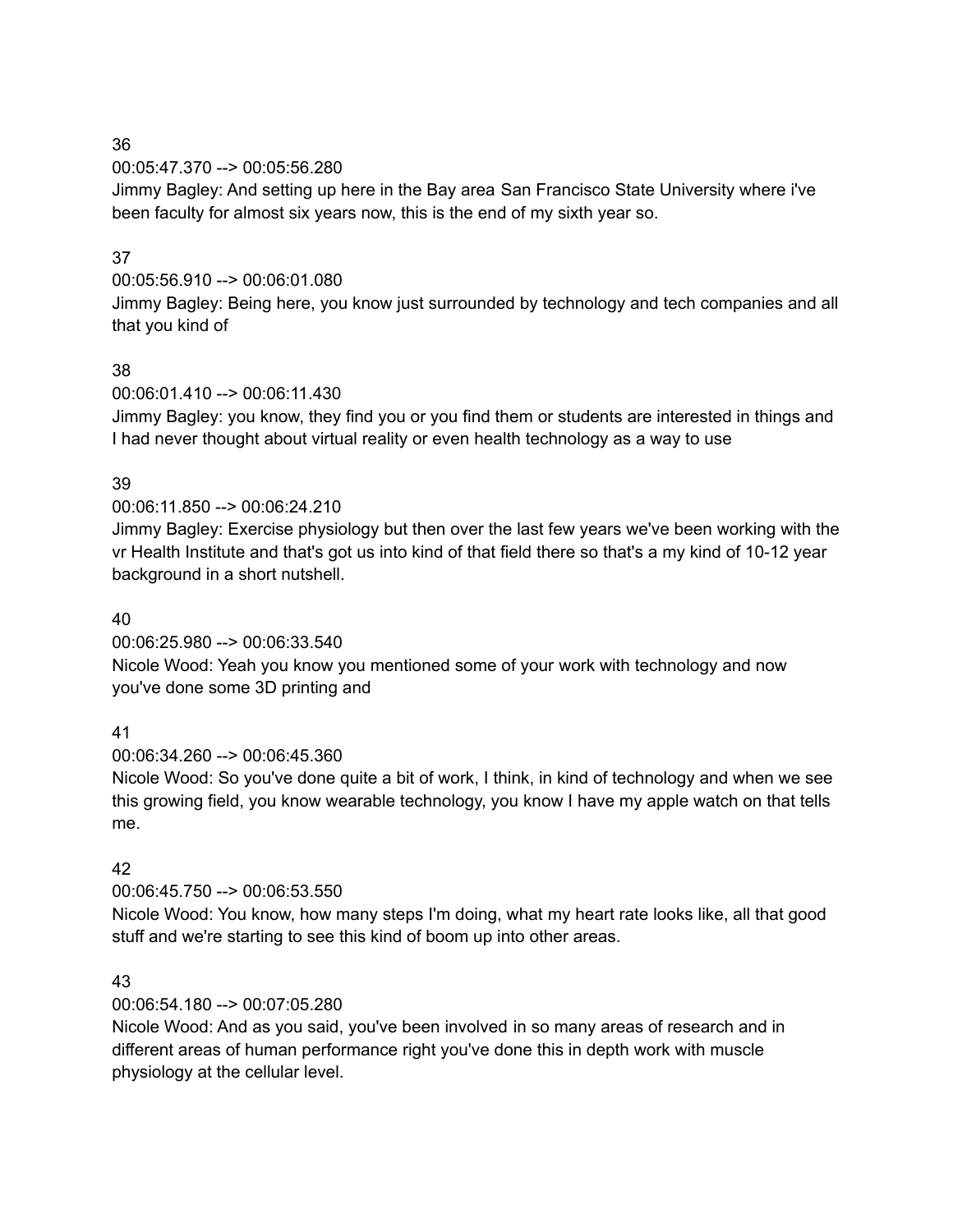00:07:06.060 --> 00:07:14.160

Nicole Wood: You've looked at training adaptations right you've done the strength and conditioning stuff you know I know you're doing work with even the gut microbiome and

### 45

# 00:07:14.580 --> 00:07:25.560

Nicole Wood: how that relates to fitness. So I mean with all of that what really sparked your interest in virtual reality research, because I know that that's fairly recent right within the last handful of years.

### 46

### 00:07:25.680 --> 00:07:36.000

Jimmy Bagley: mm hmm yeah you know I think when you look at technology and science in general it's like the last 50 or 60 years in all sciences there's been these very you know.

### 47

# 00:07:36.210 --> 00:07:42.930

Jimmy Bagley: Specific fields, so if you're going to go into molecular biology you're only going to study this one gene pathway and then you're all in on that.

### 48

00:07:43.470 --> 00:07:48.360

Jimmy Bagley: And then you know, or if you're in physics you're studying this one thing or whatever, but now I think people are.

#### 49

00:07:48.660 --> 00:07:54.030

Jimmy Bagley: realizing that we've got to kind of come back and integrate all these different sciences and fields together.

# 50

# 00:07:54.420 --> 00:08:00.450

Jimmy Bagley: To actually look at the big picture, more because we can keep going down these little rabbit holes and it's very interesting but somebody.

# 51

00:08:00.780 --> 00:08:12.000

Jimmy Bagley: has got to be able to at least look at that and be like well how does, for example, the gut microbiome How does that influence exercise or exercise influenced that. That thought hadn't crossed anybody's mind probably 20 years ago.

52 00:08:12.390 --> 00:08:18.120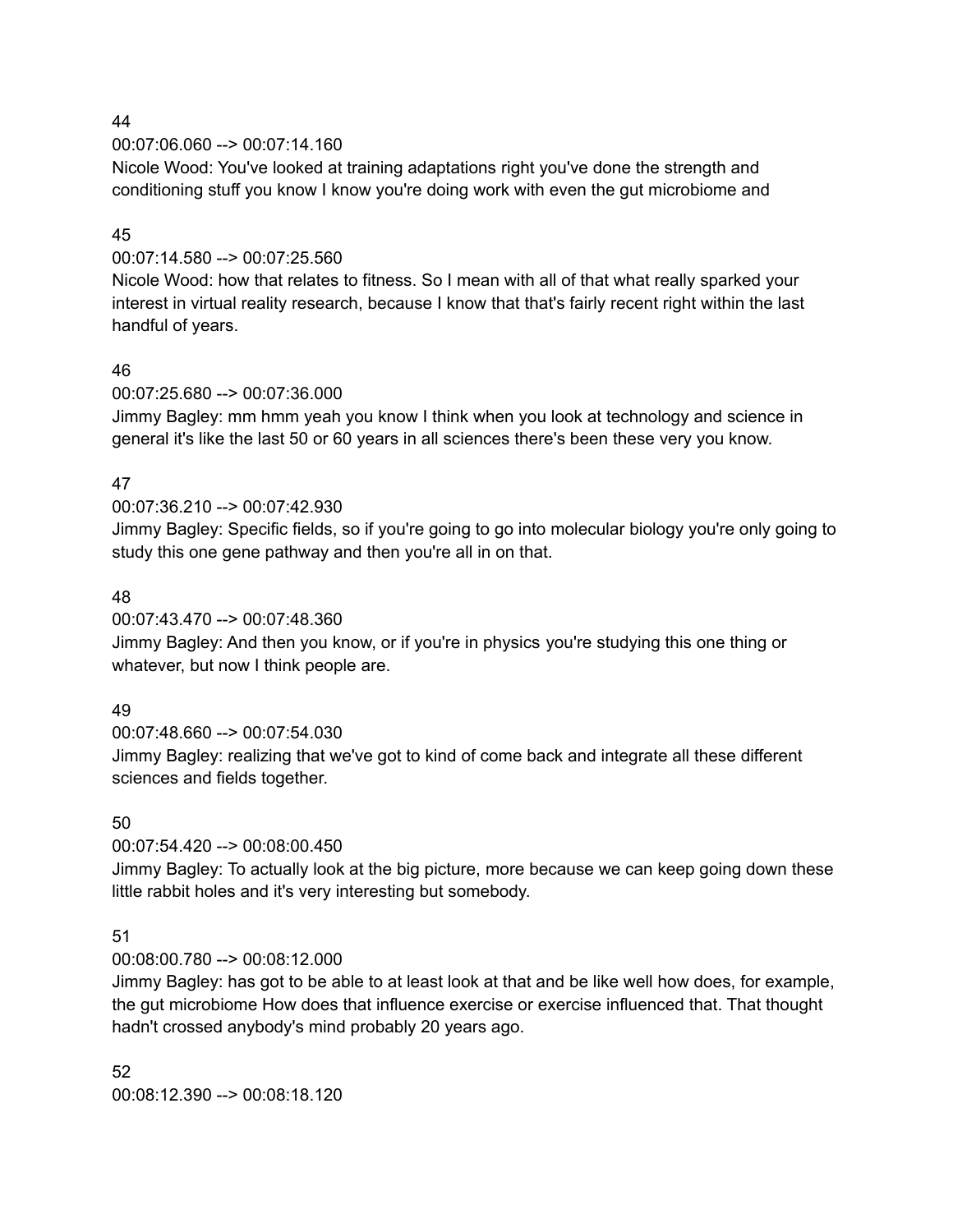Jimmy Bagley: Because everybody was in the siloed fields and now with you know technological advancements everything's relatively cheap like.

53

00:08:18.840 --> 00:08:26.280

Jimmy Bagley: So virtual reality, for example, this headset here is like \$300 whereas something like this didn't exist.

# 54

00:08:26.580 --> 00:08:34.320

Jimmy Bagley: 15 years ago and 10 years ago something like this would have cost \$10,000 or \$12,000 so it's like becoming more accessible to the general public.

# 55

00:08:34.770 --> 00:08:42.780

Jimmy Bagley: I mean it's still expensive technology is…. if you're on like kind of the cutting edge it's expensive, but if we're able to mass produce this kind of thing then it becomes

# 56

00:08:43.050 --> 00:08:55.770

Jimmy Bagley: more inexpensive. We're sharing things like you mentioned 3D printers. There's a setup in our library where if you're interested in 3D printing or virtual reality in this stuff and you don't have that at home, you can come into this maker space and build your own stuff. So

# 57

# 00:08:56.400 --> 00:09:08.340

Jimmy Bagley: I think the accessibility and integrating different fields that's kind of where I'm at now and I'm thinking what's the next kind of hot thing and it's virtual and augmented reality so kind of this people call it XR or AR.

# 58

00:09:09.090 --> 00:09:19.230

Jimmy Bagley: I think that's going to be the next version of our phone so everybody's got their phone in their pocket that all exists for a while, but pretty soon that's just going to be either the hard drive or processor or whatever.

# 59

00:09:20.190 --> 00:09:24.000

Jimmy Bagley: And you're going to be wearing it like you're wearing glasses that's your setup right there.

60 00:09:24.480 --> 00:09:26.550 Nicole Wood: Yeah, yeah I mean.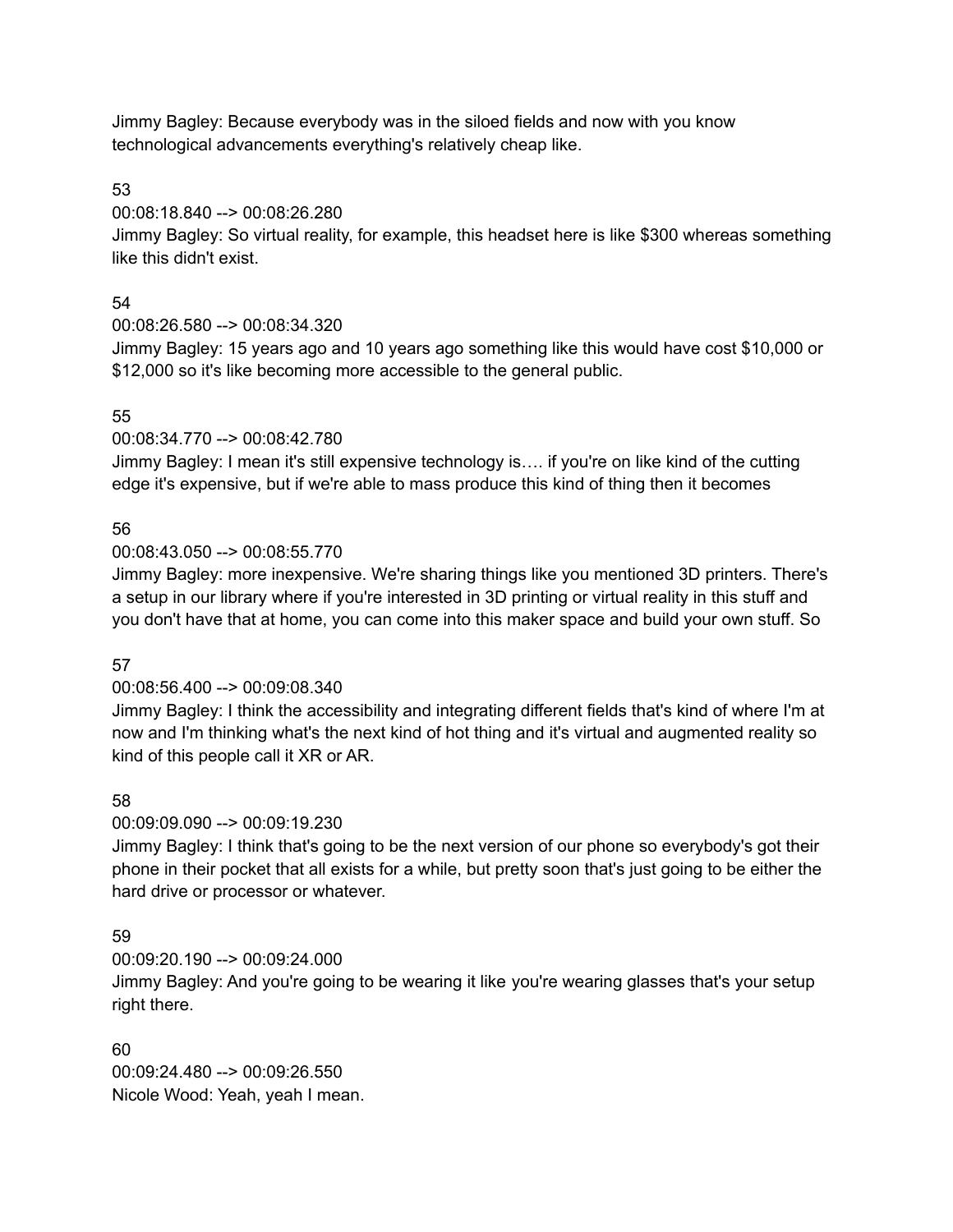00:09:27.570 --> 00:09:37.950

Nicole Wood: I'm from part of the generation that really grew up amidst the popularity of the old Nintendo entertainment system, I know I totally just dated myself on that, but.

### 62

00:09:38.370 --> 00:09:50.160

Nicole Wood: You know it's just a simple two dimensional game platform, and you know we sat in front of the TV we played our video games and then we got up and went outside to play, you know those two things.

# 63

00:09:50.670 --> 00:09:58.710

Nicole Wood: were never you know they were never married right. Like you're never doing those things together, and I can assure you that I, not once

### 64

00:09:59.340 --> 00:10:08.250

Nicole Wood: did I ever think about you know video games as a part of exercise and, I think, generally speaking, we tend to think of gaming as

# 65

00:10:09.120 --> 00:10:20.370

Nicole Wood: you know associated with a more sedentary lifestyle and not with health and that's not always the case, certainly, but you know you see these changes in technology and you have.

# 66

00:10:21.360 --> 00:10:27.390

Nicole Wood: You know the increase in those first player video games that you know, maybe you were active with them, but you're kind of in that.

# 67

00:10:28.440 --> 00:10:36.900

Nicole Wood: You know, in that field and in that reality and you have the development of the WII, for example with those

# 68

00:10:37.230 --> 00:10:45.060

Nicole Wood: You know, first player type of games, where you were Bowling and playing baseball and playing tennis you know against the computer and you spoke to the.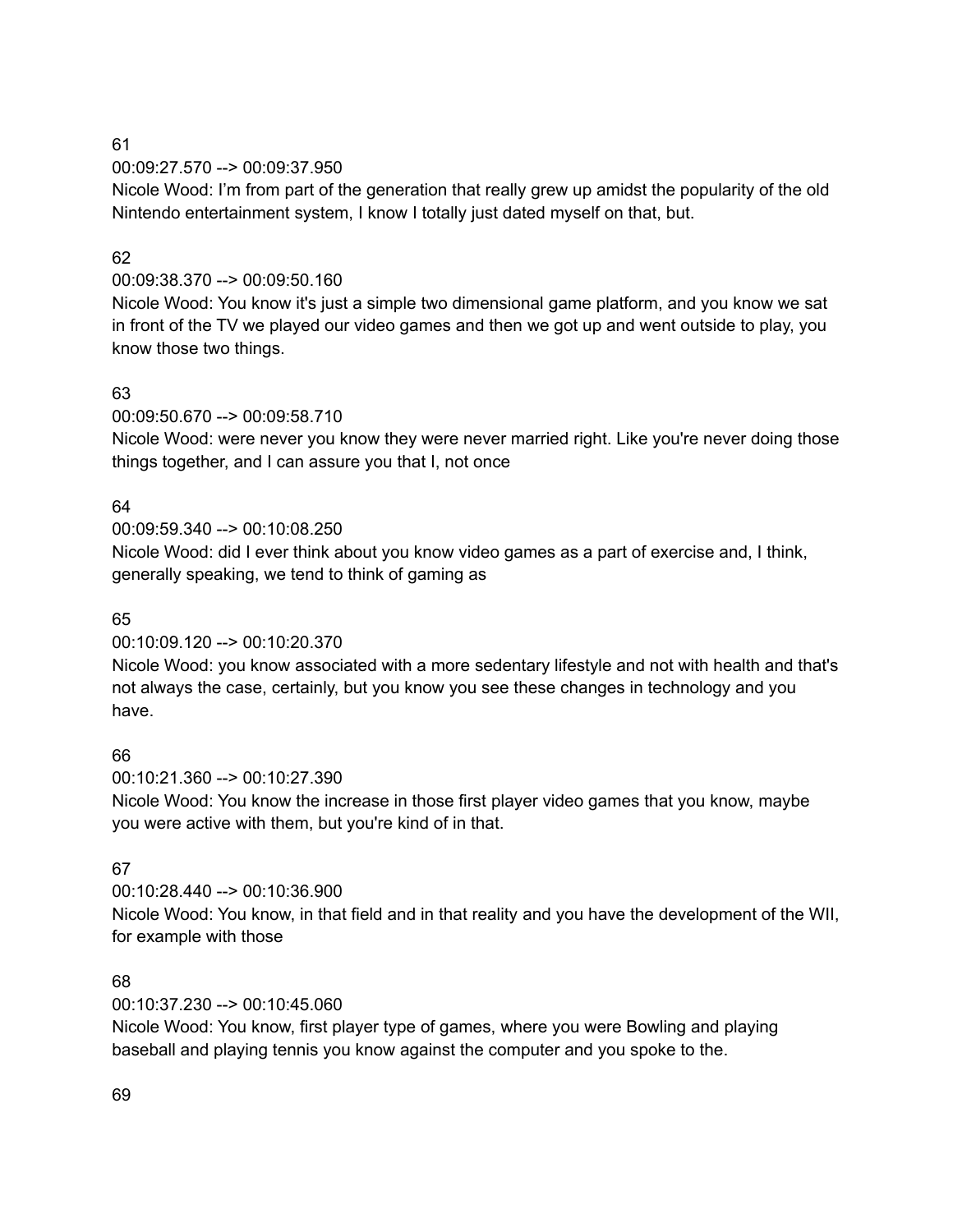### 00:10:45.420 --> 00:10:53.910

Nicole Wood: You know the augmented reality like PokemonGo, for example, where it did get people off the couch and they were becoming a little bit more active.

# 70

00:10:54.990 --> 00:11:02.460

Nicole Wood: And now virtual reality is coming into play and becoming more popular I mean do you see that viewpoint changing.

# 71

00:11:03.120 --> 00:11:14.460

Nicole Wood: Across you know across the field that you know we're now looking at video games, is something that could be potentially used for exercise, or is it still just like no video games or for fun.

# 72

# 00:11:15.330 --> 00:11:23.040

Jimmy Bagley: Yeah I think you hit a lot of good points there, and you brought up a lot of things from my childhood yeah like playing NES playing.

# 73

# 00:11:23.820 --> 00:11:35.220

Jimmy Bagley: You know Sega Genesis these things are all awesome and super addicting and you know their game-i-fied for a reason to get you to play in the five more games and stuff but yeah you're sitting there and.

# 74

# 00:11:35.700 --> 00:11:43.410

Jimmy Bagley: you're burning minimal, you know calories are using minimal energy above resting because you're you know excited or talking or whatever, but.

# 75

# 00:11:44.100 --> 00:11:57.600

Jimmy Bagley: We never really thought about that as anything exercise related until the WII came out. I think yeah about you know early 2000s that was kind of a big deal when the WII came out, but then again that's one platforms, minimal games, it takes a while for new games to come out.

# 76

# 00:11:58.770 --> 00:12:06.330

Jimmy Bagley: But then I think as again like I was saying, technology now there's not just a couple you know you can still get playstations and things like that, but now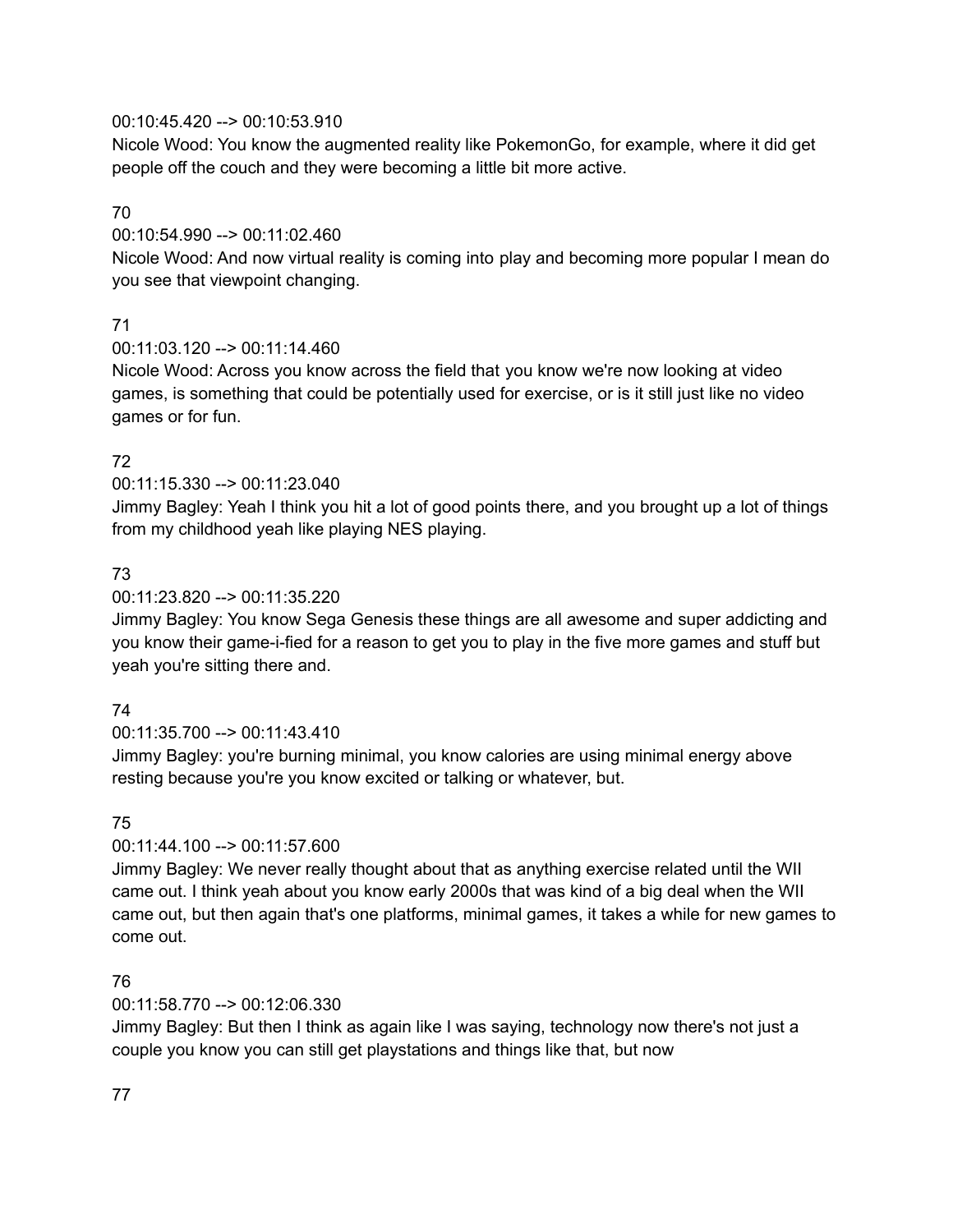00:12:06.690 --> 00:12:14.790

Jimmy Bagley: HTC, Oculus these other companies are coming and building standalone VR headsets you know, like I said this one.

# 78

00:12:15.300 --> 00:12:27.120

Jimmy Bagley: In five years ago, I would have said nobody's thinking about exercise and gaming and then win a game I don't know if you're familiar with Beat Sabor, it was like probably still is the most popular game and VR.

# 79

00:12:27.480 --> 00:12:33.240

Jimmy Bagley: That started to came out and people started realizing hey I'm moving and I feel like it's kind of like dance dance revolution and arcades.

# 80

00:12:33.510 --> 00:12:42.690

Jimmy Bagley: And that could be a pretty good workout and people start thinking like right getting my heart rate up is this exercise or not, and then we did an initial study that was led by my

### 81

00:12:43.050 --> 00:12:48.210

Jimmy Bagley: Grad student about three years ago Dulce Gomez she's down at Auburn

# 82

00:12:48.990 --> 00:12:53.940 Jimmy Bagley: Getting her PhD in cardiovascular physiology now but, at the time she was really interested in VR and

# 83

00:12:54.270 --> 00:13:06.180

Jimmy Bagley: our question was: Is this even exercise? So we've gone from that, and you know I could talk about that study a little more to but we found out Yes, this is exercise, your metabolic rates going up like a lot, it could be vigorous exercise.

# 84

00:13:06.480 --> 00:13:08.880 Jimmy Bagley: And now we're trying to figure out again, how can.

85 00:13:09.360 --> 00:13:21.150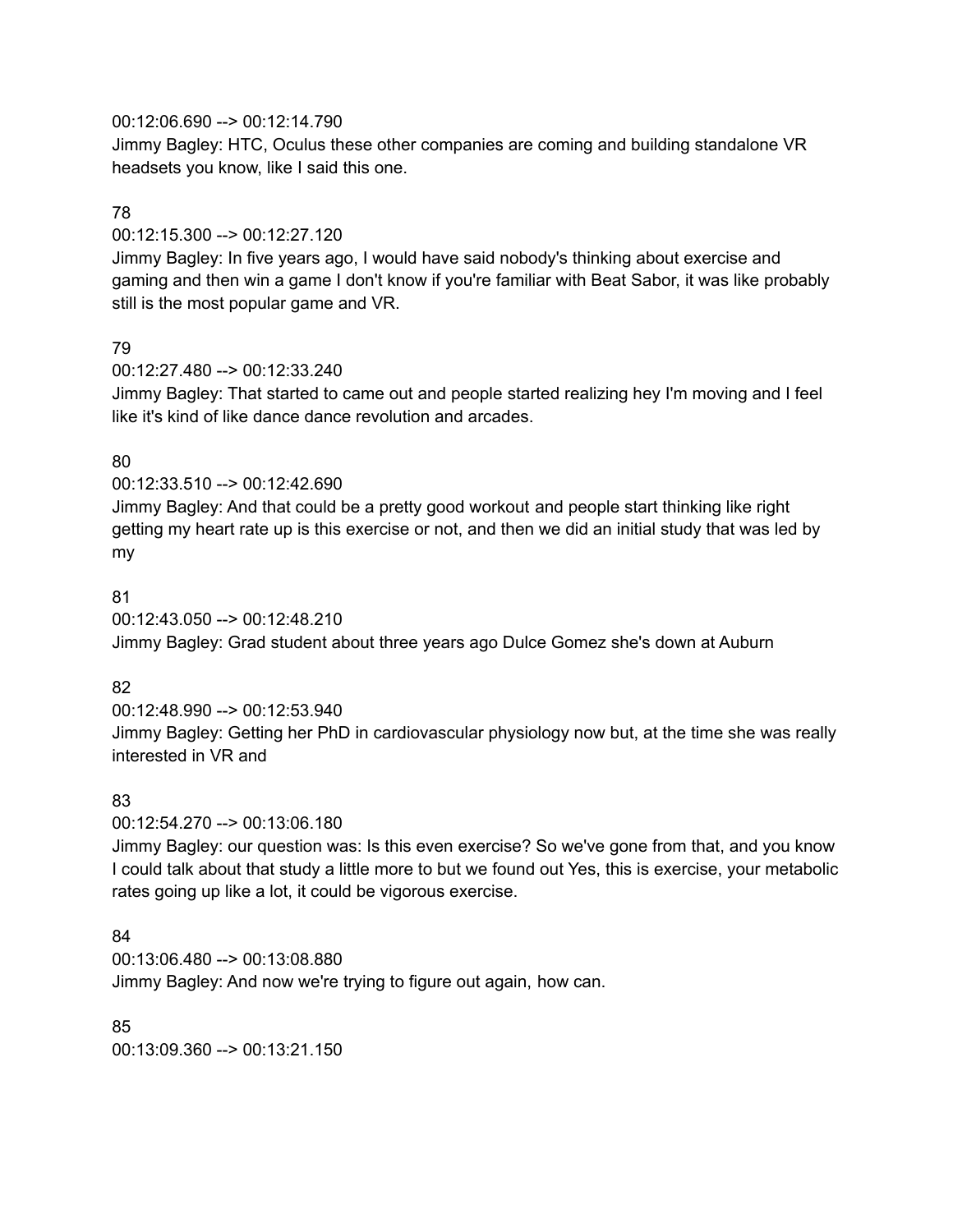Jimmy Bagley: We get people everybody to realize that this is not just a sedentary thing, it can be used for sedentary things or other, you know, has multiple purposes, but gaming and exercise now or kind of

# 86

00:13:21.570 --> 00:13:30.780

Jimmy Bagley: I think like you said they're coming together, where people, at least in the last two or three years are starting to think that this is a viable field to get into I think.

# 87

00:13:32.370 --> 00:13:35.700 Nicole Wood: Yeah and you know you talk about all the different types of.

# 88

00:13:36.780 --> 00:13:43.650

Nicole Wood: You know technology with virtual reality there's a standalone I think i've heard playstation has their own VR version.

# 89

00:13:45.810 --> 00:13:49.290 Nicole Wood: You know how accessible, is this really I mean you talked about cost.

# 90

00:13:49.620 --> 00:13:59.160

Nicole Wood: I mean \$300 is still quite a bit of money, I mean of course it's not as expensive as going on buying like a playstation five or something like that and it's not as expensive as going out and buying a treadmill.

# 91

00:13:59.520 --> 00:14:15.630

Nicole Wood: Or maybe over the course of the year, a gym membership, but you know what is that accessibility look like in terms of cost, even in terms of ease of use is it easy to use, you know what type of space, do you need those kinds of things.

# 92

00:14:16.260 --> 00:14:19.380 Jimmy Bagley: Yeah that's good points, and all these things are evolving so.

# 93

00:14:19.650 --> 00:14:32.670

Jimmy Bagley: Again, like five years ago, the whole setup would have been because you need a gaming computer to run these you know the original Oculus and HTC Vive Pro which we have to. It's awesome but you need a \$4,000 computer to run it and most people don't have that.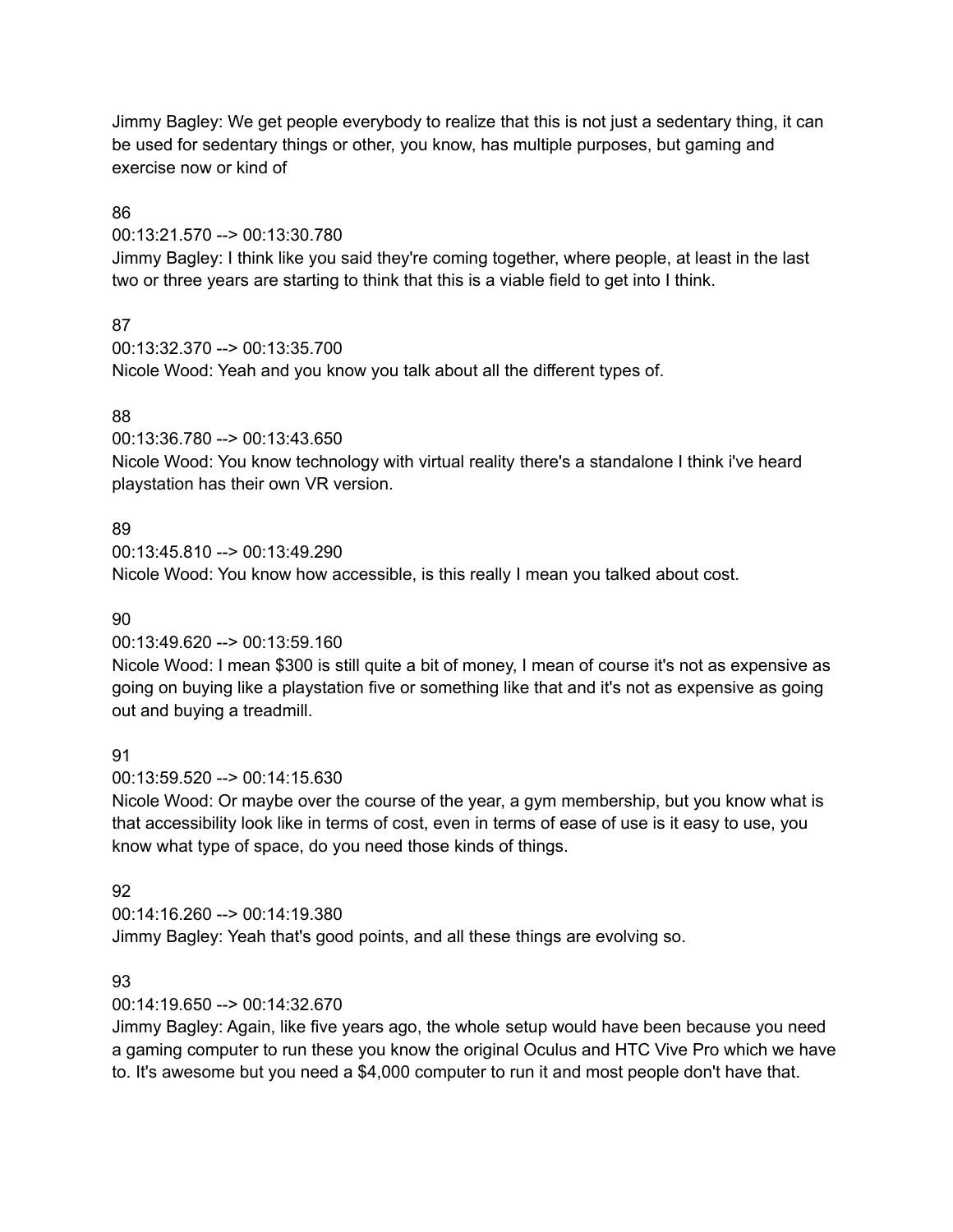00:14:33.330 --> 00:14:36.780 Jimmy Bagley: So it's kind of more of a hobby where you know, think about how.

#### 95

#### 00:14:37.440 --> 00:14:45.090

Jimmy Bagley: remote control cars and stuff are kind of a hobby where it's accessible, but you really got to be into it and I think it's going from that to being like.

#### 96

00:14:45.630 --> 00:14:51.360

Jimmy Bagley: Well there's a lot of people to have playstations and stuff so that's a little bit bigger market but still less accessible and then

### 97

### 00:14:51.990 --> 00:15:02.040

Jimmy Bagley: right before the pandemic, I would have told you that there's going to be VR arcades everywhere, because there was one in San Francisco and we had at our wellness Center here students could come in and we had.

#### 98

#### 00:15:02.220 --> 00:15:10.080

Jimmy Bagley: Five or six VR headsets setup and they could play either against each other or play different games, so we were thinking of a model where we might have 100 headsets.

#### 99

#### 00:15:10.500 --> 00:15:16.530

Jimmy Bagley: We could have people coming in and you need about two or three meters each very small, you could do this in a basketball gym but.

#### 100

# 00:15:16.830 --> 00:15:22.410

Jimmy Bagley: Now, with COVID you're not going to want to get 100 people in a room together, so it is kind of coming back to where

#### 101

#### 00:15:23.160 --> 00:15:32.400

Jimmy Bagley: you probably need something at home, and I still think this is not the generation that everybody's going to have like a cell phone. Almost everybody has a cell phone now.

#### 102

# 00:15:32.730 --> 00:15:40.860

Jimmy Bagley: 10-15 years ago wasn't like that I think the next generation is going to look more like glasses and it's going to be more augmented reality, where you could play Pokemon Go.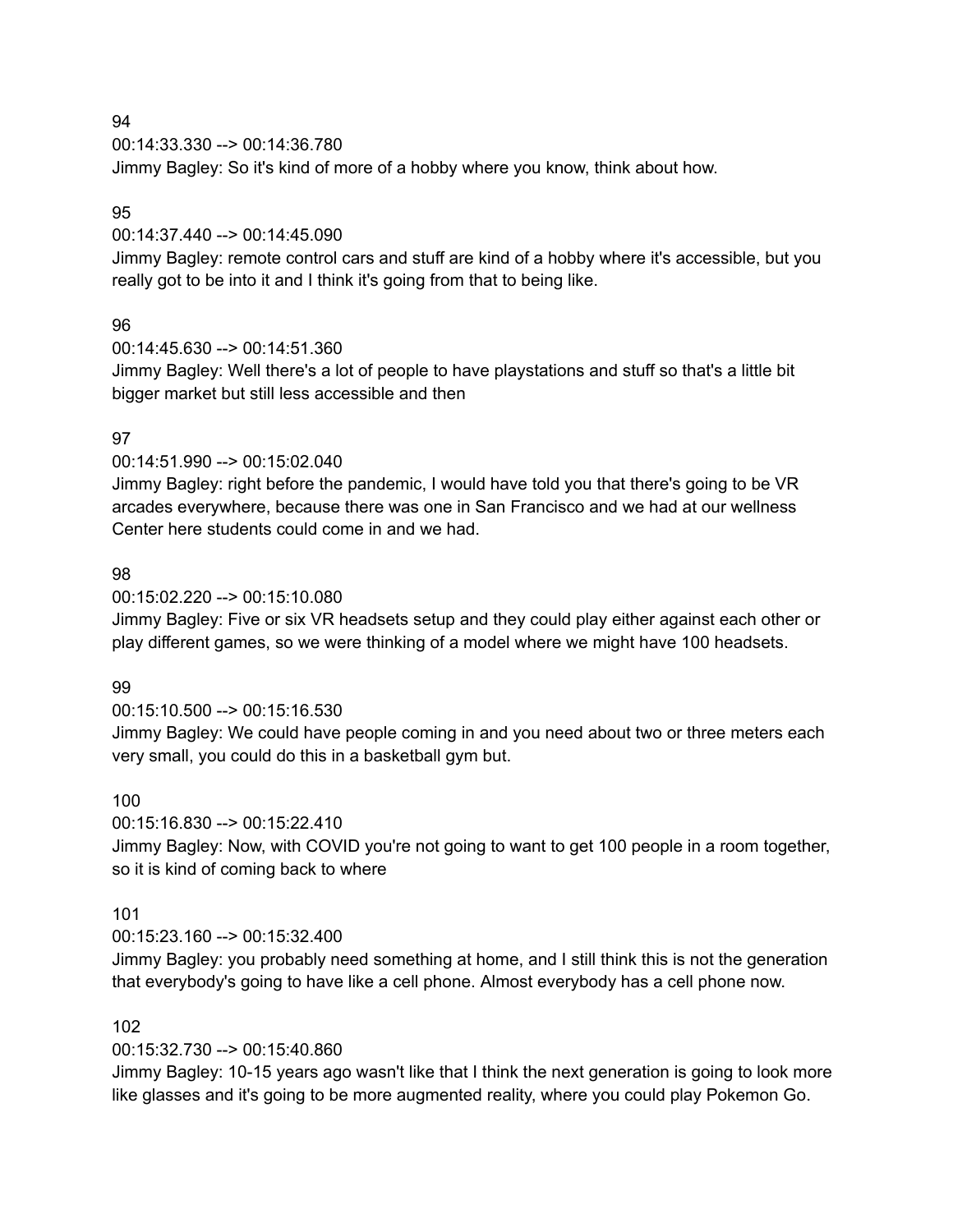00:15:41.220 --> 00:15:53.970

Jimmy Bagley: Or you could check your grocery list or text or play VR games so we're almost there, but this I mean this is the first headset that I would probably recommend people can purchase like as a gift or something or.

# 104

00:15:54.330 --> 00:15:58.800 Jimmy Bagley: You know the other ones are a little bit more in depth, like you got to be a hobbyist to get into them.

# 105

00:15:59.490 --> 00:16:07.020

Nicole Wood: Yeah, yeah you know it's interesting you mentioned, like the space component and I've never played a virtual reality game.

# 106

00:16:07.380 --> 00:16:12.060 Nicole Wood: So I don't know what it feels like. How realistic is it? Maybe you can talk to that a little bit more, but.

# 107

00:16:12.450 --> 00:16:25.410

Nicole Wood: I'm imagining that I have my VR goggles on and I'm moving about the room and I completely lose track of my spacing and my total awareness, you know I mean are people actually staying in those spaces.

# 108

00:16:26.040 --> 00:16:37.800

Jimmy Bagley: yeah that's a good question too and there's a lot of issues around liability so playstation, for example, they don't want you to move outside of your sitting area they want you to remain sitting and stuff that's obviously not going to work for exercise but.

# 109

00:16:38.160 --> 00:16:47.850

Jimmy Bagley: The ones that are standalone have multiple cameras on them, so it actually will know when you're coming up you kind of set your area beforehand, so it knows where all the obstacles are.

# 110

00:16:48.090 --> 00:16:53.610

Jimmy Bagley: And you can actually set it to where it is augmented reality, you can see around your room and everything so it'll warn you and the other ones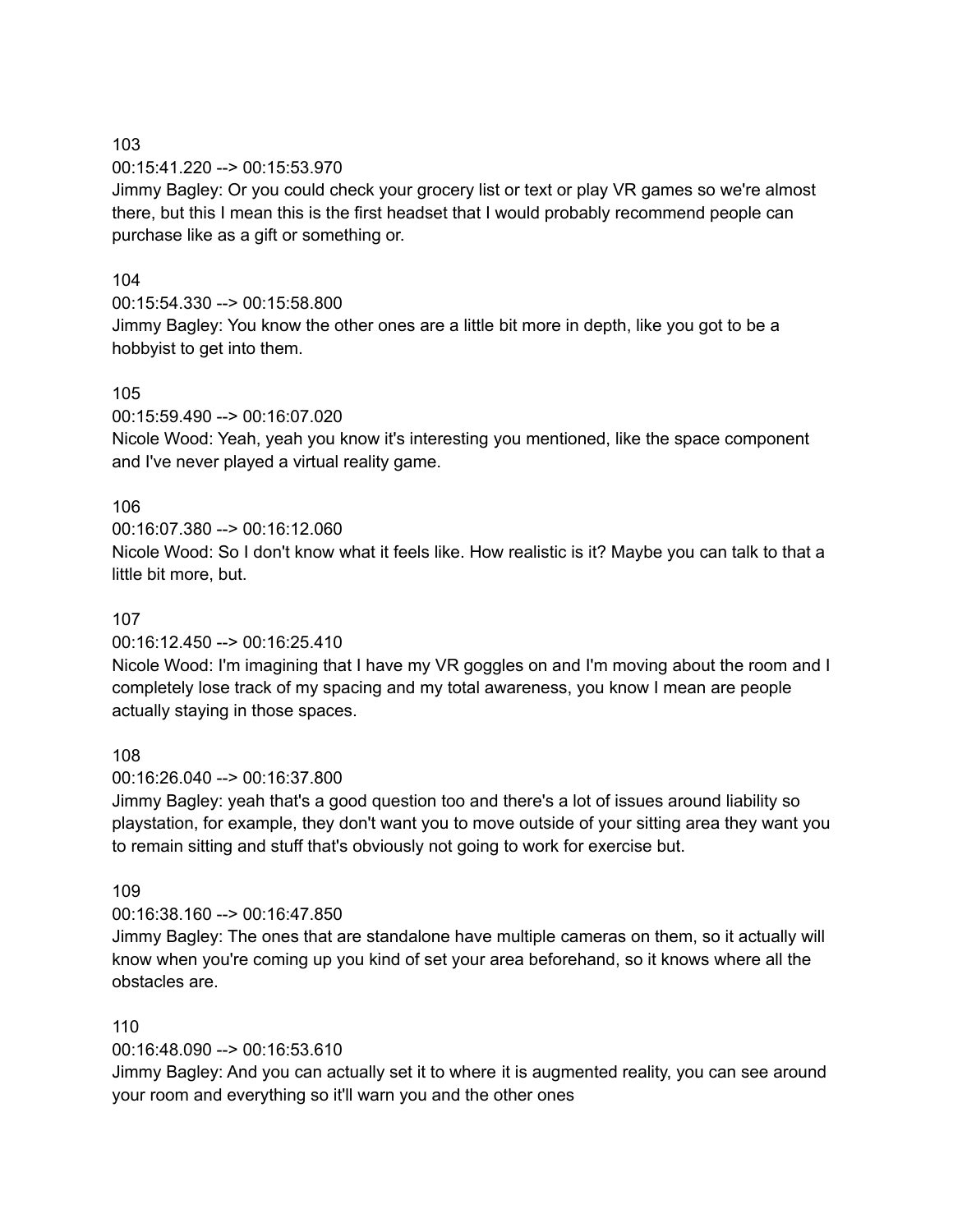00:16:53.850 --> 00:17:01.680

Jimmy Bagley: Have these things, called lighthouses. So it uses different technology, just to make sure you're in this box space and those spaces can go up to

#### 112

#### 00:17:02.010 --> 00:17:14.130

Jimmy Bagley: 10 meters plus. So if you have enough lighthouses up, you could actually, and you had a big enough room like a basketball court, you could play a game where it almost seemed like you were, it was never ending. Because you're running around and there were slight changes and angles.

#### 113

00:17:15.510 --> 00:17:22.680

Jimmy Bagley: And then treadmills 3D treadmills are starting to come out which are super expensive now there's a few of them that I know of in the Bay area but.

#### 114

00:17:22.860 --> 00:17:32.580

Jimmy Bagley: Where they can go elevation changed, and they can go in 360 degrees where you're kind of in a harness if you were to fall you're just not going to like slide off the 3D treadmill but.

#### 115

00:17:33.210 --> 00:17:40.320

Jimmy Bagley: You know, some combination of all of these I think people will end up having or maybe even a space in your House in the garage set up to do something like this, so.

#### 117

00:17:43.290 --> 00:17:51.690

Nicole Wood: yeah it's really interesting the growth of this field in I guess kind of switching gears to the exercise component, a little bit I mean.

#### 118

00:17:52.590 --> 00:18:00.870

Nicole Wood: You know, we all know that a well rounded exercise program should target many areas right, so we should be looking at endurance or Cardio respiratory capacity or health.

#### 119

00:18:01.080 --> 00:18:14.850

Nicole Wood: muscular fitness so in the gym lifting weights or at all lifting weights wherever you can lift weights, you know things like flexibility balance, I mean it seems like virtual reality gaming is really only going to target a couple of those areas so.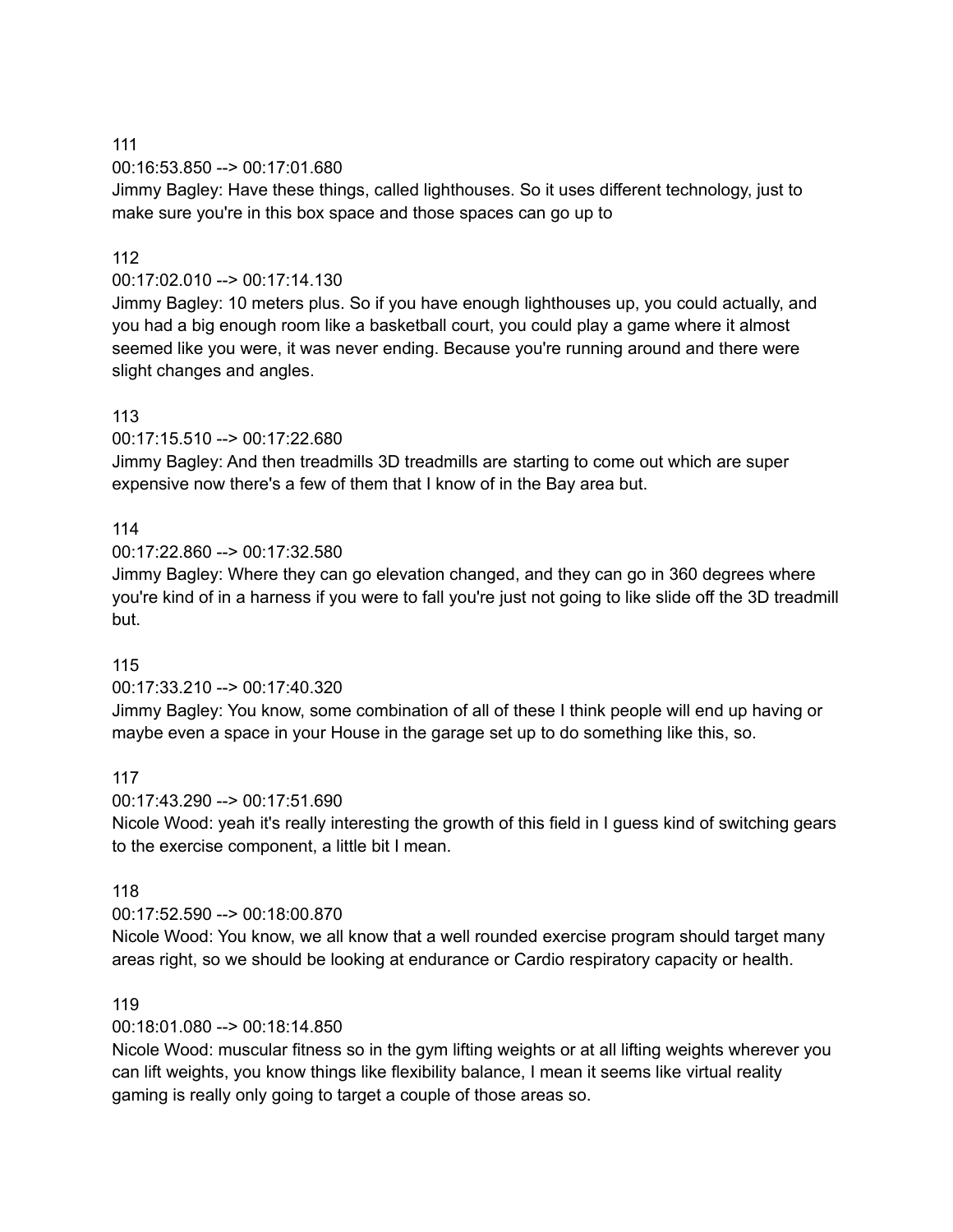00:18:16.410 --> 00:18:29.460

Nicole Wood: You know what would the recommendation be for consumers who might want to use this technology for exercise? You know i'm assume, I mean I ask is this enough? And I know the answer right, it's not it's not enough if we want a well rounded Program.

### 121

# 00:18:29.940 --> 00:18:48.240

Nicole Wood: You know, is the intensity high enough to mimic more traditional exercises like running or swimming? You know those kinds of things. So where do we go from there is it just part of it, or is it just a means to get sedentary people off the couch still having fun

# 122

00:18:48.570 --> 00:18:52.650

Jimmy Bagley: yeah I think now it's a component like you said it's like having a

# 123

00:18:53.910 --> 00:19:02.010

Jimmy Bagley: Peloton at your House. That's a pretty big investment, a lot of people have them. It's like that, but it's you know freestanding and you could do other things with it as well.

# 124

#### 00:19:03.000 --> 00:19:15.270

Jimmy Bagley: So right now it's a component. It could be a component exercise. There is some resistance training stuff you could do with it with bands and things but that requires more technology that you got to buy to add to it but standalone.

#### 125

00:19:15.630 --> 00:19:20.820

Jimmy Bagley: Some of these games so new games come out every week and you can get them if you have a

# 126

00:19:21.330 --> 00:19:29.370

Jimmy Bagley: computer based one it's on the steam platform, so you know if you just search steam VR games every week there's new ones, and a lot of them are...

#### 127

00:19:29.820 --> 00:19:40.020

Jimmy Bagley: ...So the way that we rate intensity, you know American college of sports medicine is you know low moderate vigorous intensity we find games and all those categories and some of the ones, specifically like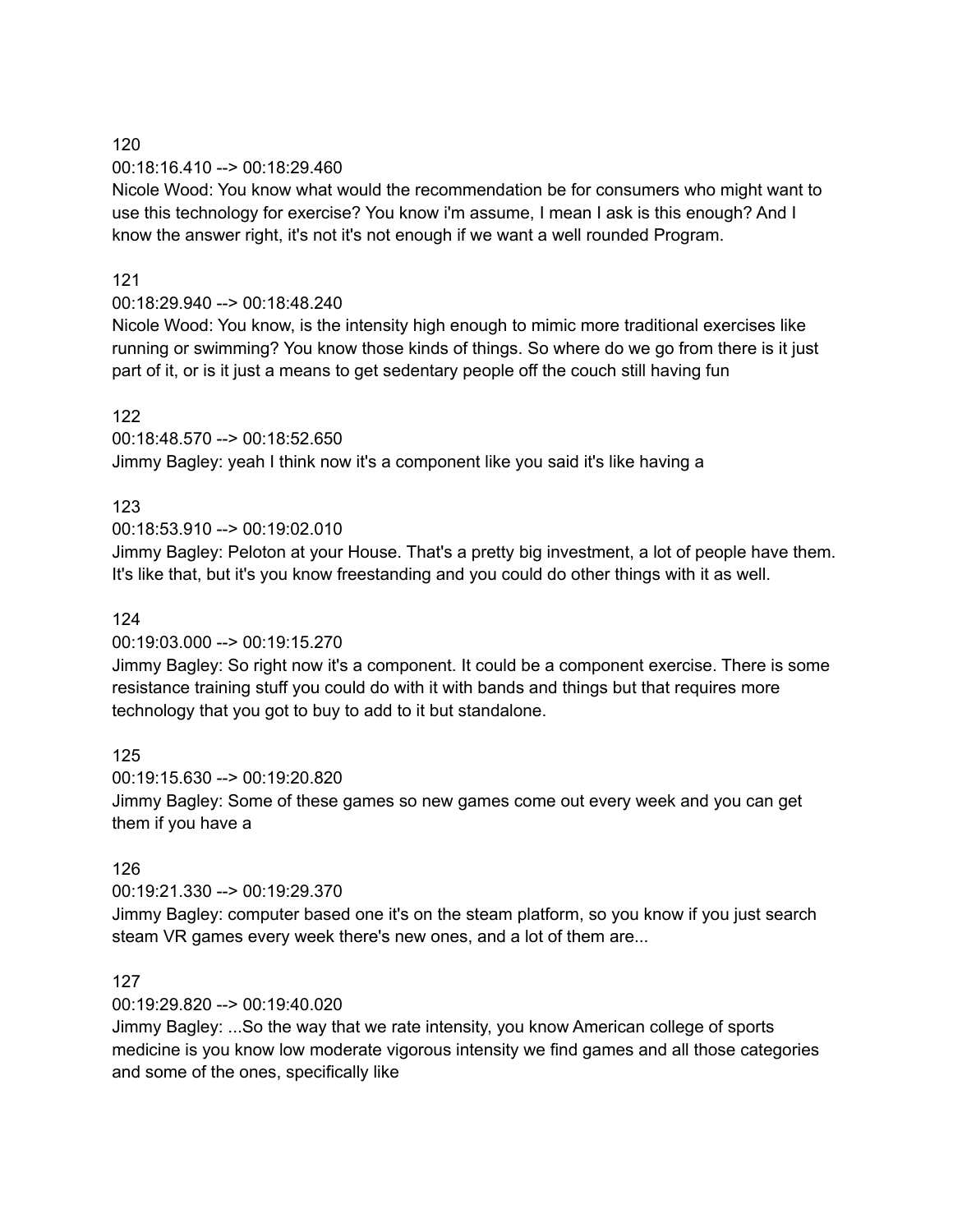00:19:40.230 --> 00:19:49.230

Jimmy Bagley: shadow boxing games or archery games where you're moving and squatting like kind of using your lower body, a lot there vigorous intensity. So up there with swimming.

### 129

00:19:50.370 --> 00:19:56.040

Jimmy Bagley: Running and sprinting like there's games, I can only play for 10 or 15 minutes, where I've got a,

#### 130

00:19:56.700 --> 00:20:04.800

Jimmy Bagley: You know, you have to actually wear a cover on there's other little hacks so you got to wear a cover to make sure you don't sweat all over your headset.

#### 131

00:20:05.040 --> 00:20:13.290

Jimmy Bagley: So there's a little covers you could wear that you can wash and stuff too and there's little fans people attached to it because it's like wearing glasses that get fogged up because you're exercising but.

#### 132

00:20:13.620 --> 00:20:19.980

Jimmy Bagley: No, you can, I think, right now, it's like, especially if you live in a city where you can't get out or in the winter, where you can't go out and.

#### 133

00:20:20.250 --> 00:20:24.810

Jimmy Bagley: You can go out in the snow and stuff, but if you want to stay inside and get some Cardio respiratory exercise then.

#### 134

00:20:25.260 --> 00:20:33.660

Jimmy Bagley: think the VR gaming right now is the way to go in the future, though it's going to be part of everything like you'll have it as you're running around the track it'll tell you, your split time it'll,

#### 135

00:20:34.260 --> 00:20:42.120

Jimmy Bagley: It'll have games, where you might play on the track like collecting coins, as you know, it could be, there's unlimited capabilities, once we get to

136 00:20:42.750 --> 00:20:52.140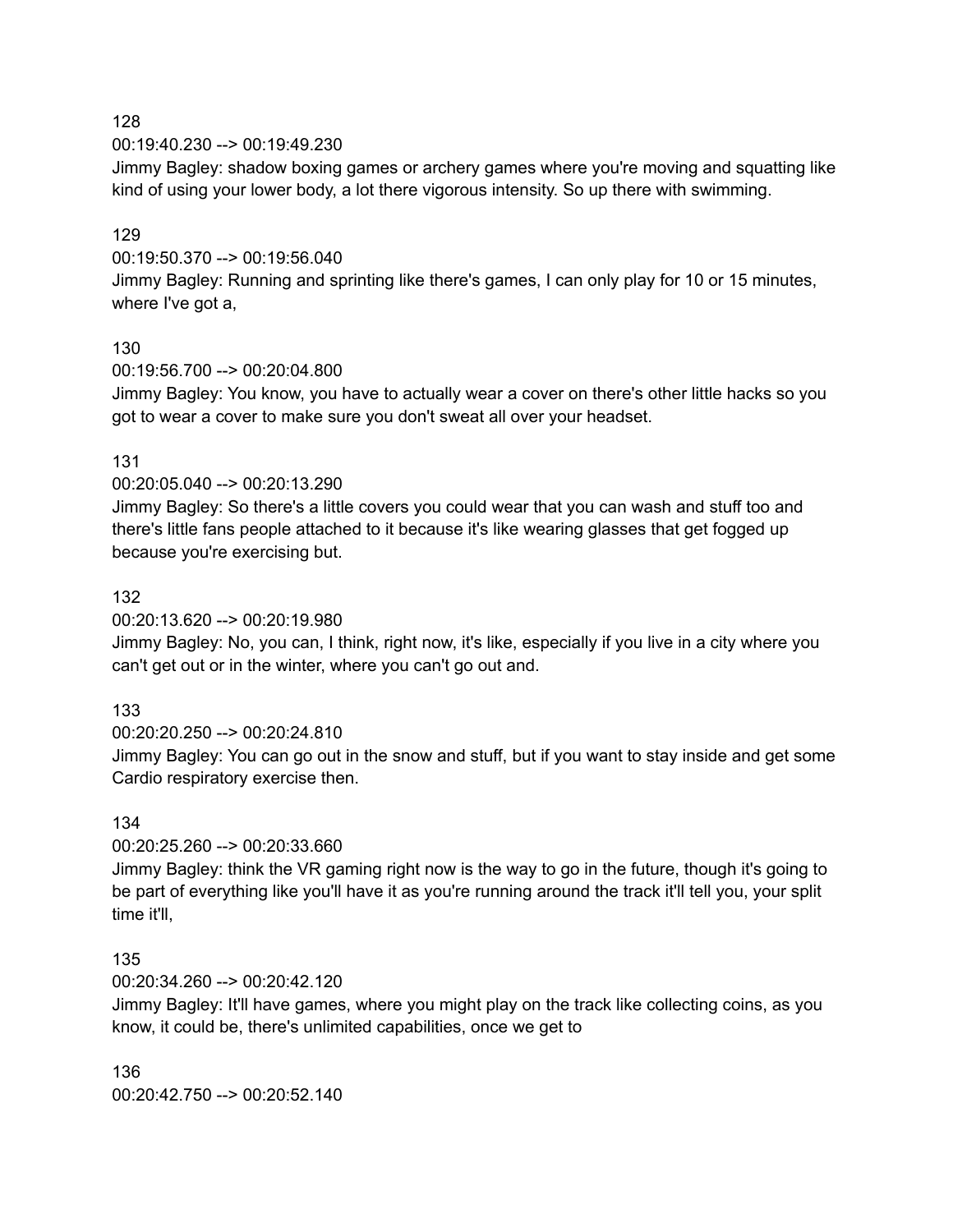Jimmy Bagley: augmented reality, so we can combine VR where it's kind of like you can't really see the world with AR where you can see the world but it's just different so.

137 00:20:52.740 --> 00:20:53.160 yeah.

138

00:20:54.180 --> 00:21:02.790

Nicole Wood: So what about some of the drawbacks to virtual reality gaming um you know, specifically, I think of like those video games that are very repetitive in nature.

139

00:21:03.120 --> 00:21:12.180

Nicole Wood: Like I can imagine having this wonderful new way that you know to exercise that's interactive and fun and then boom tennis elbow right from like Beat Saber too much.

# 140

00:21:12.660 --> 00:21:25.650

Nicole Wood: You know I'm sure there's increased incidence even with the introduction of like WII tennis, for example, and I admittedly played that fairly obsessively when it first came out because there's a lot of fun. And

# 141

# 00:21:26.820 --> 00:21:32.100

Nicole Wood: you know this might be more apparent in the cemetery population us maybe just starting to get up and move a little bit, but.

142

00:21:32.640 --> 00:21:48.420

Nicole Wood: I mean, have you seen or heard of any like increased in injury incidents with these Games, or I guess thinking forward to the future, I mean, how do you think, or do you think that, how do you think that might unfold as those Games become more popular?

# 143

00:21:49.200 --> 00:21:51.480 Jimmy Bagley: yeah I think the key is

# 144

00:21:52.800 --> 00:22:00.720

Jimmy Bagley: have diversity in the Games, you play. So you know, like I said new games come out every week so beat saver might be your favorite game, but you're probably.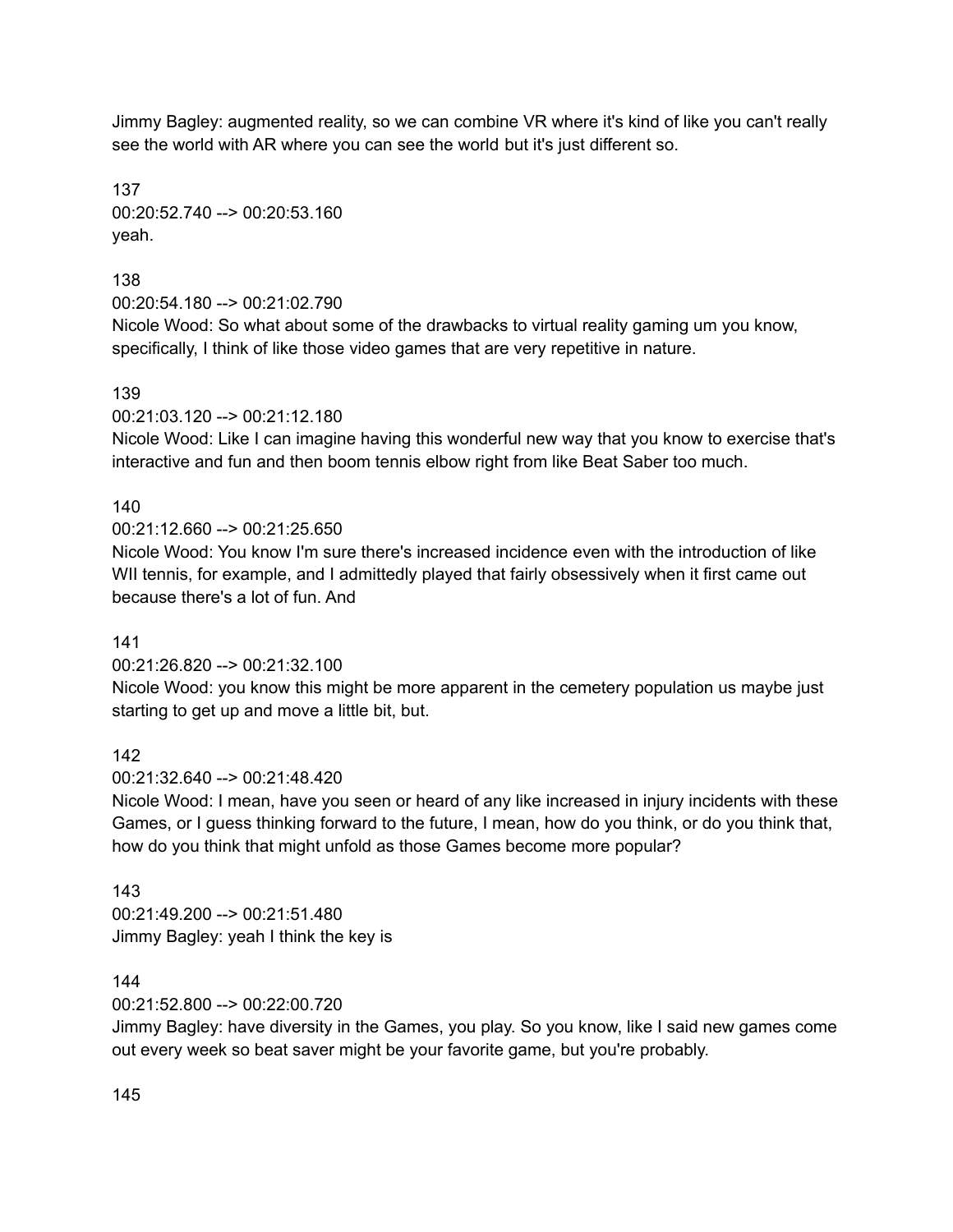### 00:22:01.140 --> 00:22:09.750

Jimmy Bagley: Like maybe the first week you're going to play it for 10 hours 20 hours, then you'll start to taper off, but when you get sick of that game there's plenty of other games, you can go play.

#### 146

### 00:22:10.110 --> 00:22:24.990

Jimmy Bagley: And the group that i'm working with is the VR Health Institute, we actually will rate games, based on the amount of calories that you're consuming per minute so telling you whether that's you know low moderate vigorous intensity.

#### 147

### 00:22:26.580 --> 00:22:30.930

Jimmy Bagley: Like if you're saying like Okay, I want to rest day, so i'm going to do, low intensity exercise.

#### 148

### 00:22:31.110 --> 00:22:39.540

Jimmy Bagley: Then, tomorrow I want 30 minutes of high intensity, you can pick the Games, you want to kind of again make it so it's not you're not playing tennis or Bowling all day you're using.

### 149

#### 00:22:40.080 --> 00:22:49.800

Jimmy Bagley: Multiple muscle groups and everything so that if you have a new game that just came out and you want it rated and you don't know what it is, you can submit that on our website for the vr Health Institute.

# 150

#### 00:22:50.280 --> 00:22:56.640

Jimmy Bagley: And will read it for you, eventually, we do have a backlog of these. So, but we've rated well over 100 games now.

#### 151

# 00:22:57.540 --> 00:23:03.870

Jimmy Bagley: Using algorithms from VO2 which is you know we look at with a metabolic cart how many calories are actually consuming.

#### 152

# 00:23:04.170 --> 00:23:16.740

Jimmy Bagley: And then, looking at heart rate and if you know VO2 and heart rate correlate really well to same on a treadmill or VR games, so we can kind of really estimate pretty good of how many calories you're going to be using based on your body size.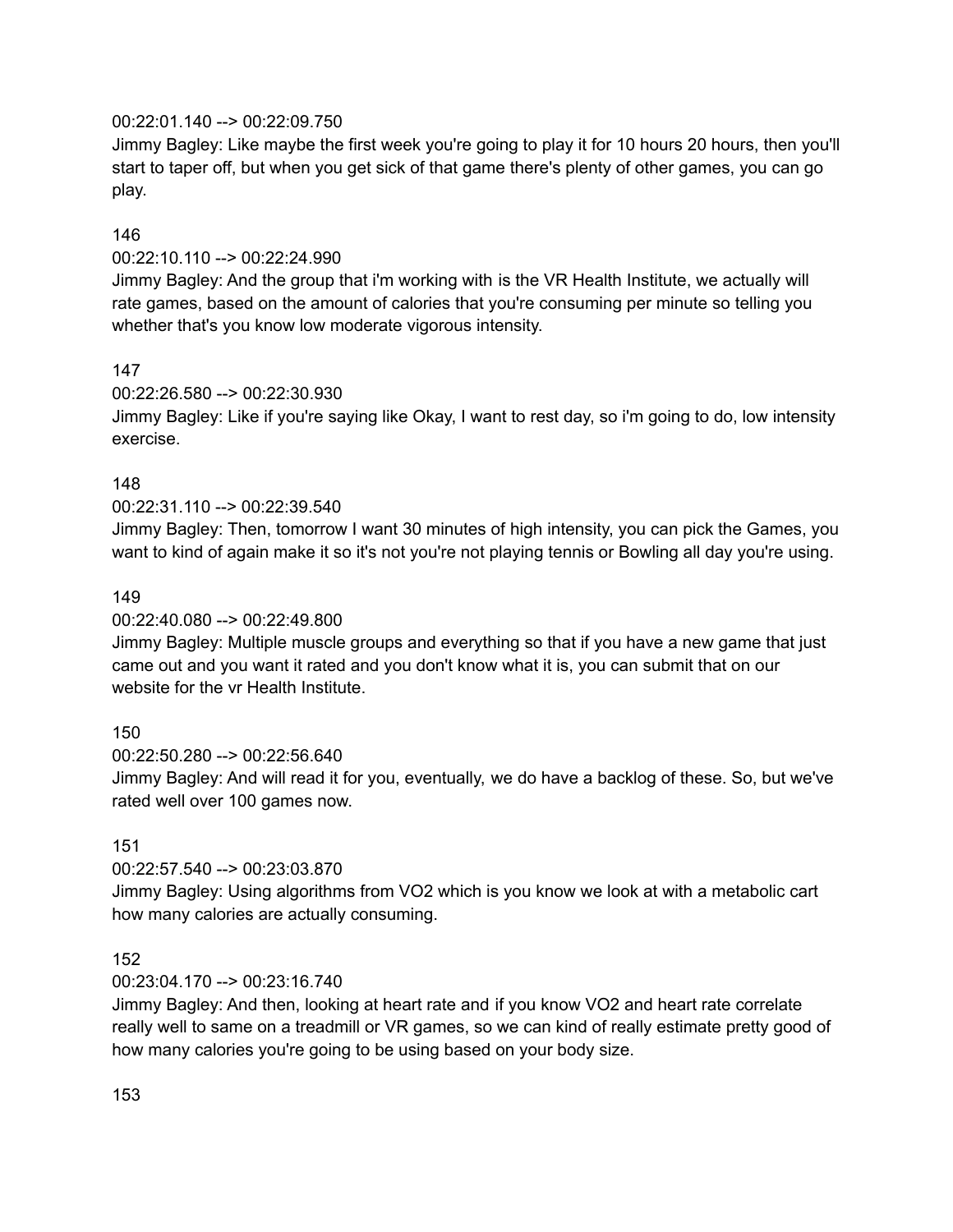00:23:18.420 --> 00:23:26.220

Nicole Wood: yeah so that's a great segue into I guess your involvement with the virtual reality Institute of Health and exercise.

#### 154

00:23:26.700 --> 00:23:35.820

Nicole Wood: And like I said earlier, I think this is founded, you know less than a handful of years ago, so relatively new how did that institute get started?

### 155

00:23:36.300 --> 00:23:46.560

Nicole Wood: What's you know kind of the main goal or mission of that Institute? And I guess, can you just talk about some of the work that you've done or are doing in that space.

#### 156

#### 00:23:46.890 --> 00:23:57.270

Jimmy Bagley: mm hmm yeah so about like you said, I think this was the end of 2016 or 2017 when we were approached by a guy named Aaron stanton who's a game developer.

#### 157

### 00:23:58.290 --> 00:24:10.620

Jimmy Bagley: And he was playing VR games and realized, he was like I said heart rate up sweating he was like is this exercise or not, so he literally googled San Francisco exercise physiology lab and that our lab came up.

#### 158

00:24:11.250 --> 00:24:15.990 Jimmy Bagley: Because that's what you found if you Google that and he basically came over and talk to.

#### 159

00:24:16.470 --> 00:24:21.540

Jimmy Bagley: Our department Chair at the time, Dr Mary Alice Curren who just retired she's still involved with the Institute.

#### 160

#### 00:24:22.320 --> 00:24:29.580

Jimmy Bagley: And was like can we get a study going to figure this out, if this is true or not, so we found some Grad students interested he donated.

#### 161

#### 00:24:30.000 --> 00:24:37.560

Jimmy Bagley: Some of the equipment so that's great. With partnering with some of these institute's nonprofits startups businesses you'll probably get a lot of free equipment.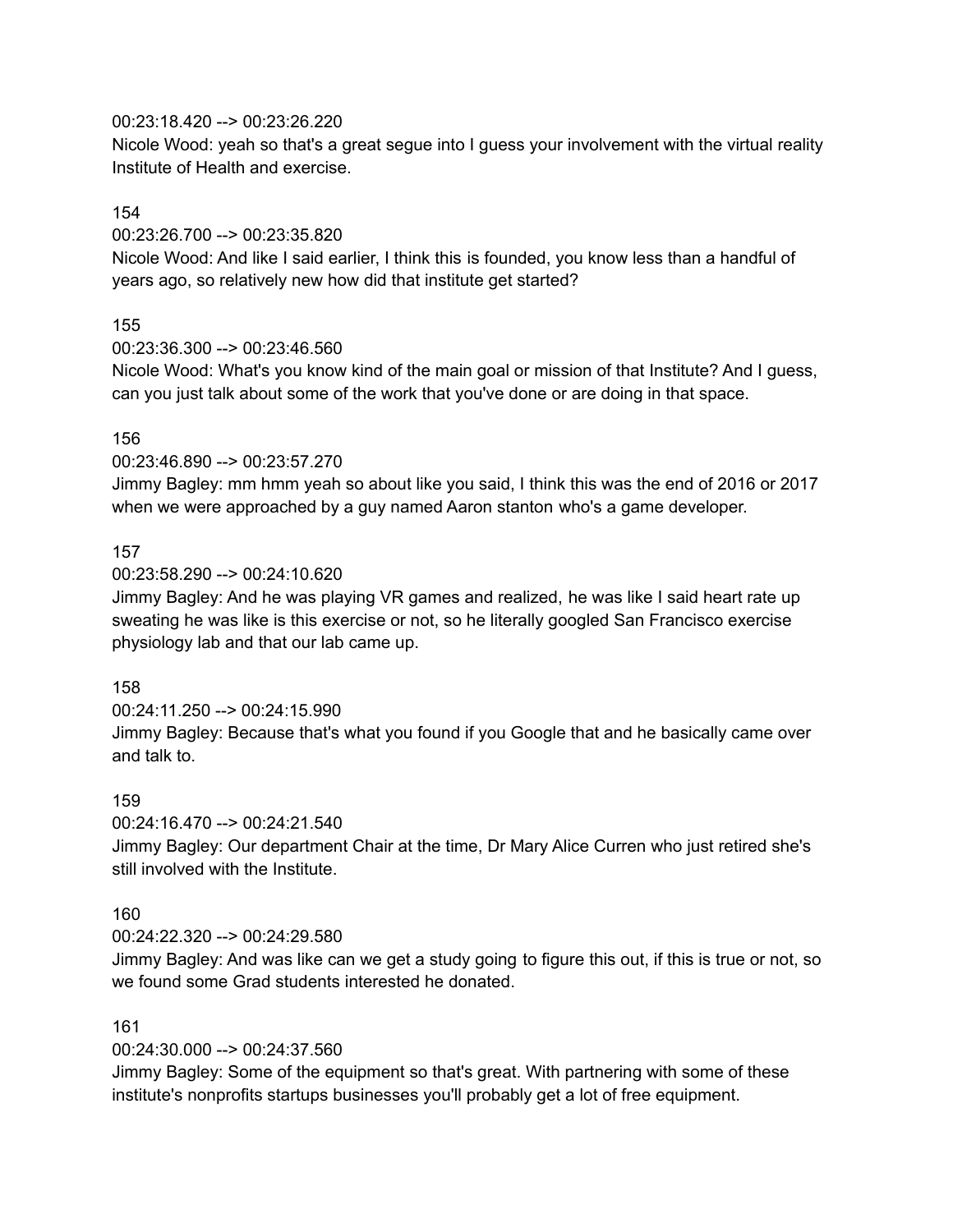00:24:37.890 --> 00:24:45.270

Jimmy Bagley: You might not have a lot of money to pay you so you know we work for basically for free because it's an institute through our campus but.

### 163

#### 00:24:45.570 --> 00:24:53.400

Jimmy Bagley: students were able to get research projects out of it and we ended up collecting data on 30 or 40 individuals, multiple different games, and found that.

#### 164

00:24:53.820 --> 00:24:58.950

Jimmy Bagley: yeah even if you're standing you're obviously doing more than resting so that's better than nothing, and then

#### 165

00:24:59.130 --> 00:25:10.260

Jimmy Bagley: most of these Games are moderate intensity exercise. So you're actually going to be able to meet American college of sports medicine guidelines say most days of the week, you should be doing about 30 or more minutes of cardio respiratory activity.

#### 166

00:25:10.920 --> 00:25:14.010 Jimmy Bagley: You could do that with a VR gaming system now.

#### 167

00:25:15.750 --> 00:25:21.000 Nicole Wood: Yeah and you said, you mentioned earlier that you're reading these based on.

#### 168

00:25:21.900 --> 00:25:31.890 Nicole Wood: You know measurement of heart rate and VO2 Max... 169 00:25:34.050 --> 00:25:44.010 Nicole Wood: ...Are there any other kind of physiological outcomes that you're measuring with that or looking to measure in the future, or is it just a matter of you know, looking at exercise

#### 170

intensity.

00:25:45.060 --> 00:25:50.430

Jimmy Bagley: This is how we initially started it so yeah The first question was intensity is this intense enough to be exercise and.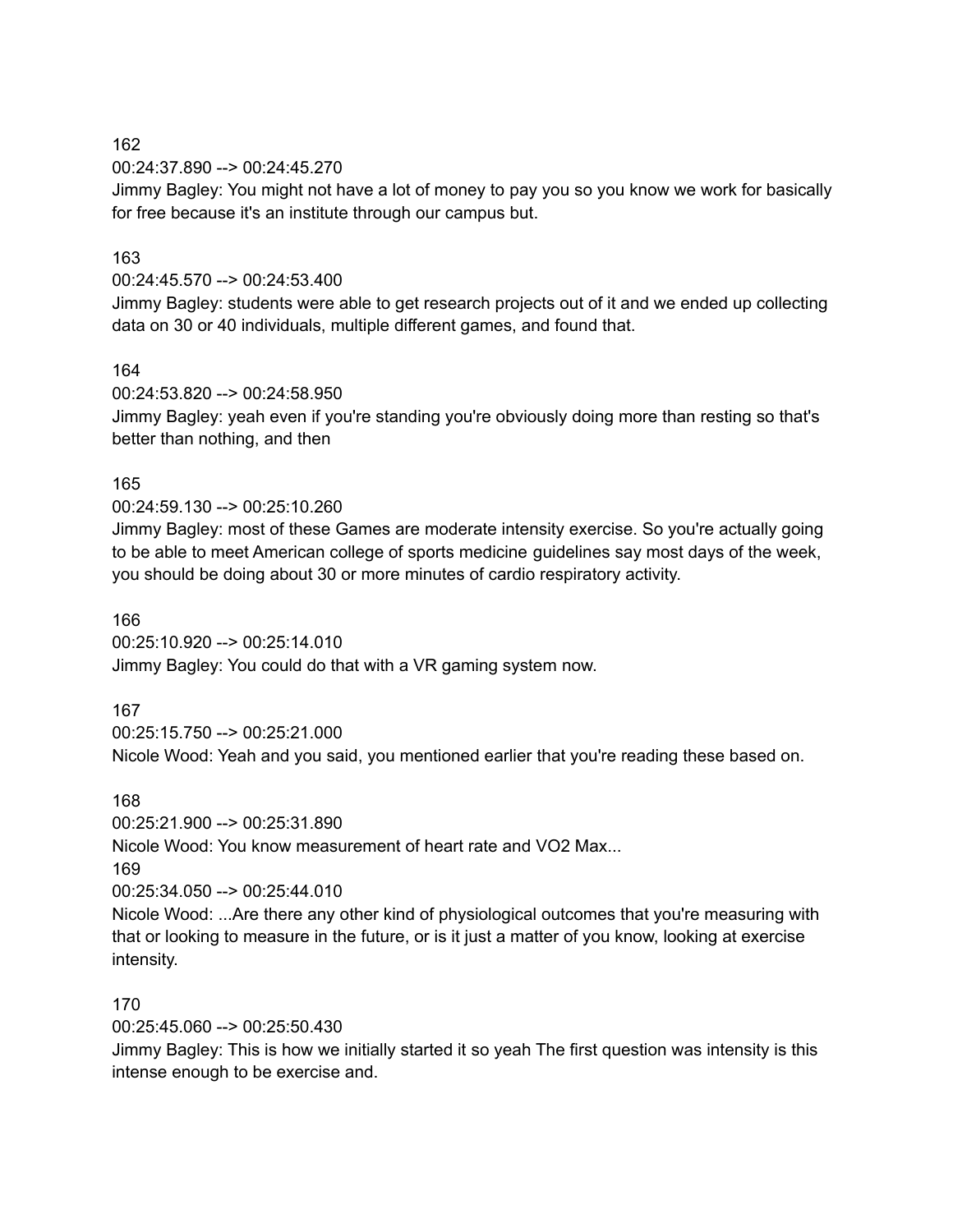00:25:50.640 --> 00:25:57.900

Jimmy Bagley: We got a lot of people, this was great for undergrad and Grad students to work on, because in an exercise physiology lab you learn how to use a metabolic cart.

### 172

00:25:58.170 --> 00:26:03.750

Jimmy Bagley: But now we this was troubleshooting right, we had to figure out how do you fit a metabolic cart mask under here.

#### 173

00:26:03.990 --> 00:26:14.700

Jimmy Bagley: So united the nose plug thing and had to troubleshoot how the design, but then our protocol really is to do a resting metabolic rate under hood with a person, so we figure out what the resting

#### 174

00:26:14.910 --> 00:26:19.650

Jimmy Bagley: metabolic rate is then we do a VO2 Max test on a treadmill to figure out what their Max is.

#### 175

00:26:19.980 --> 00:26:25.950

Jimmy Bagley: And then we have them play a bunch of different games and we're collecting heart rate and Vo to live, while they're doing that and we're able to get.

#### 176

00:26:26.550 --> 00:26:29.280 Jimmy Bagley: Almost exactly how many calories are burning per minute.

#### 177

00:26:30.180 --> 00:26:40.650

Jimmy Bagley: You know some of the Games do have variability so we take averages, and this is another fun thing for students to learn about statistics. Is it better to take 22nd averages or minute averages, and we depends on the game. So

#### 178

00:26:41.370 --> 00:26:50.430

Jimmy Bagley: we put all that information on the methodology on our website so people could see that and it's published in there, but intensity was question one now question two is

179 00:26:51.120 --> 00:27:01.170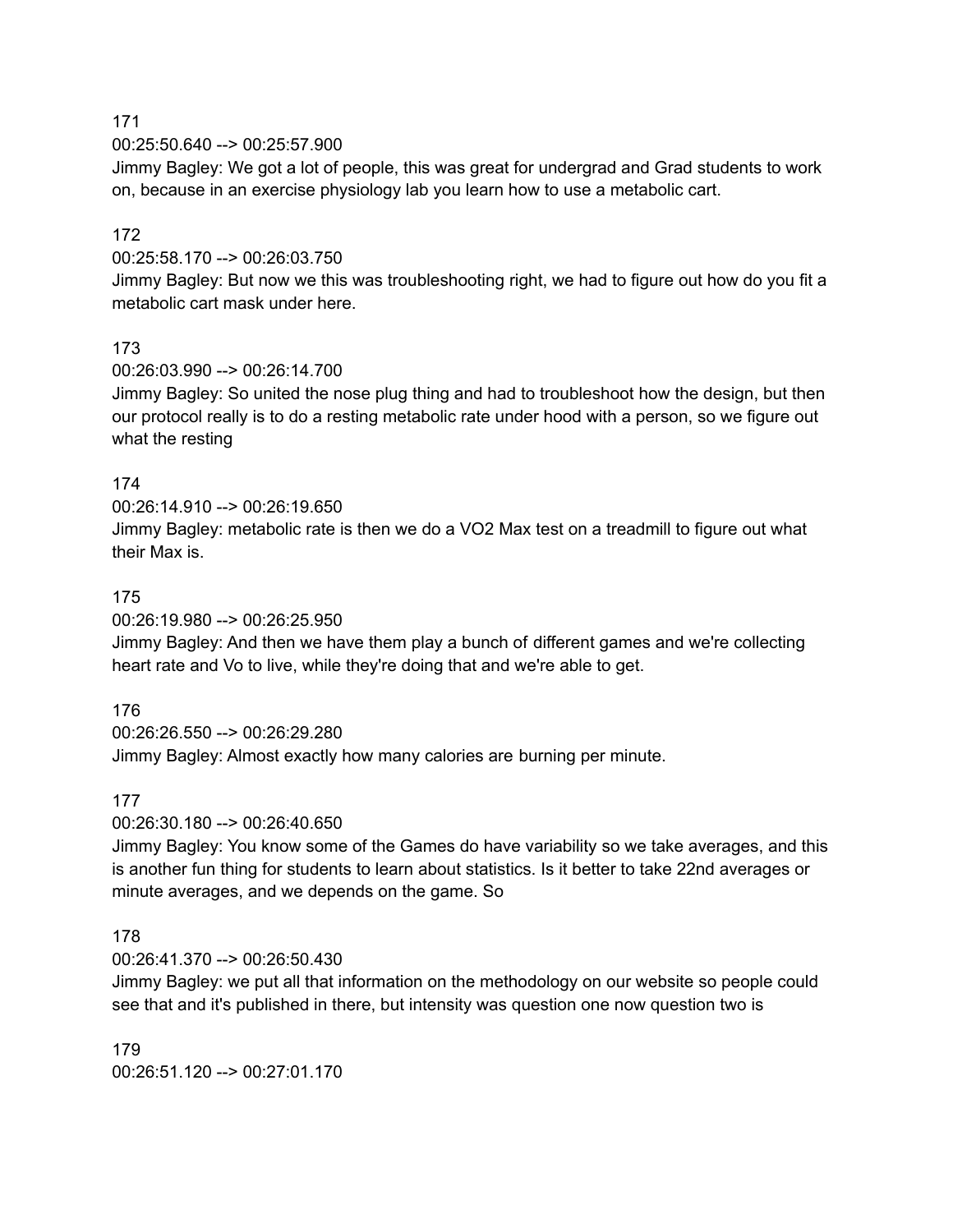Jimmy Bagley: How do we get people to play this more? It's kind of like it is game-ified, but how do we make this part of their exercise and, in this initial study the cool well, one of the coolest things we found out was

### 180

#### 00:27:01.530 --> 00:27:15.300

Jimmy Bagley: We also ask them RPE so rating and perceived exertion is subjectively how you feel about that exercise intensity right so let's say you were maxed out you're going all out, you should be at an RPE on our scale of 19 or 20.

#### 181

#### 00:27:16.050 --> 00:27:25.320

Jimmy Bagley: That's the Borg scale, so we asked them that, while their gaming too. We're like how are you feeling and they would say 1011 whatever and we found that consistently across the board

### 182

 $00:27:25.770 \rightarrow 00:27:32.490$ 

Jimmy Bagley: statistically, significantly, they were reporting lower subjective RPE versus their actual intensity.

### 183

00:27:32.910 --> 00:27:41.910

Jimmy Bagley: So it would be the same as if you were playing a sport, if you were to do a rating of perceived exertion during soccer or baseball or whatever people would consistently rate.

#### 184

00:27:42.240 --> 00:27:48.750

Jimmy Bagley: Their perceived exertion, lower than where they're at, so this is good right, this means you're exercising without thinking that you're exercising.

185 00:27:48.810 --> 00:27:50.070 Jimmy Bagley: Right yeah.

#### 186

00:27:50.940 --> 00:28:03.060

Nicole Wood: Yeah and I guess that begs the question, what is the I mean, where do you target what consumer do you even target for this right, do you target those who are already physically active and bring them into the gaming world?

#### 187

00:28:03.420 --> 00:28:07.770

Nicole Wood: Or do you target the gamers and bring them into the exercise world?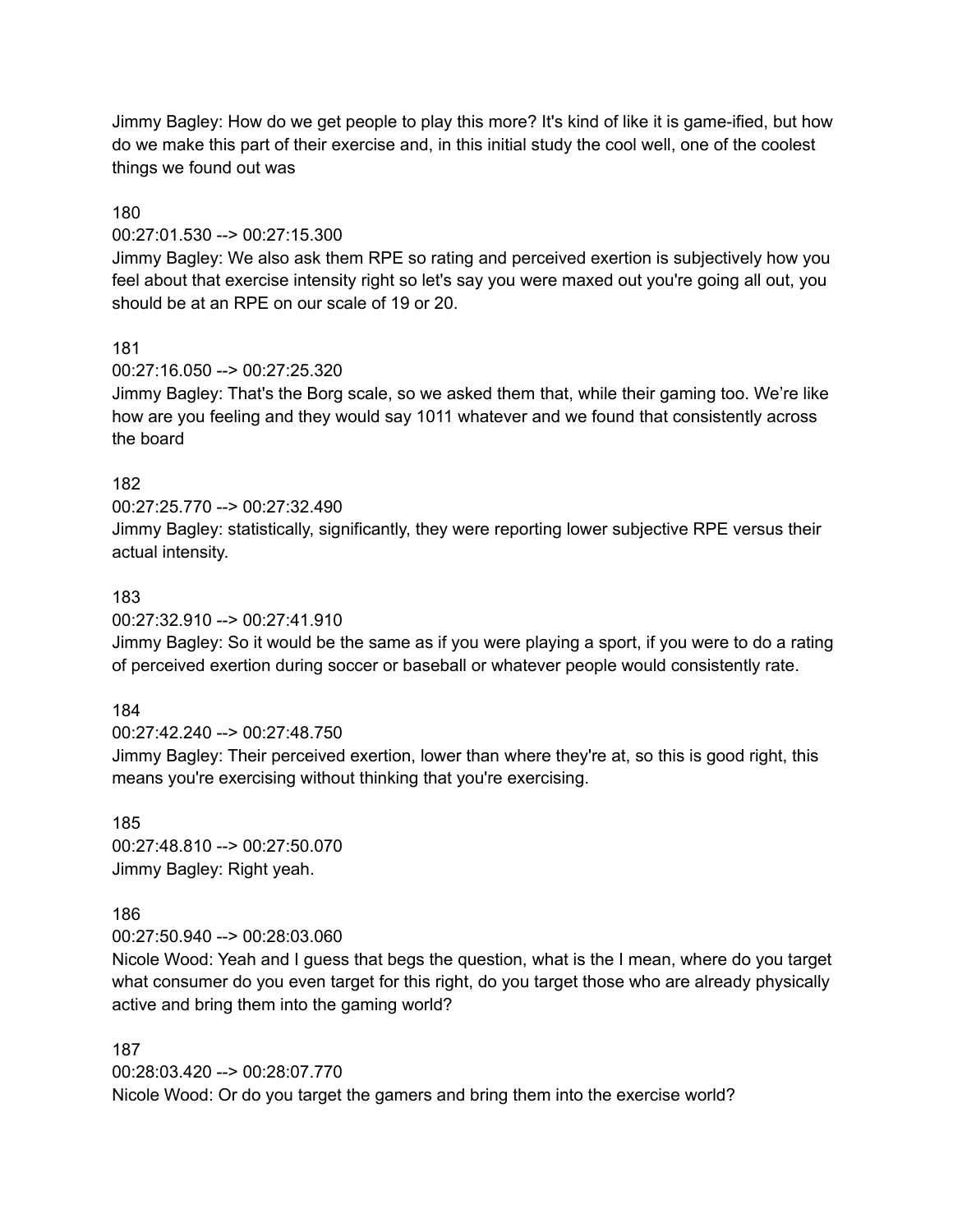00:28:08.700 --> 00:28:15.360

Jimmy Bagley: I think that is what the idea is now because it is a little more niche still you got to be into it, so

# 189

### 00:28:15.450 --> 00:28:20.760

Jimmy Bagley: If you have a playstation you could probably get you're going to probably want a VR headset. So we're kind of targeting gamers.

# 190

### 00:28:21.330 --> 00:28:30.210

Jimmy Bagley: Just if you get moving 30 minutes a day you know that's going to again change your life if you're not moving at all so getting that going and then next is general population.

### 191

### 00:28:30.630 --> 00:28:39.420

Jimmy Bagley: These things are made for like I don't know what the age, probably 10 and up right now, you can't get a headset on this kid right now but eventually probably kids older adults.

### 192

### 00:28:39.840 --> 00:28:49.980

Jimmy Bagley: As the gaming generation that grew up with Nintendo and even atari before that ages into the elderly population we're going to be getting older people they're going to be wanting to play these Games to.

# 193

00:28:51.180 --> 00:29:00.150

Jimmy Bagley: People with Disabilities also people that had just gone through cardiac rehab or like had a heart surgery and you're not able to exercise like you did before playing some.

#### 194

# 00:29:00.480 --> 00:29:08.220

Jimmy Bagley: Lower intensity games to get you moving again a way to get your mind off it think you're not exercising but also get your heart rate up a little bit.

#### 195

00:29:09.810 --> 00:29:14.850

Nicole Wood: yeah you actually just took my next question from me, which is you know i've seen

196 00:29:15.960 --> 00:29:31.380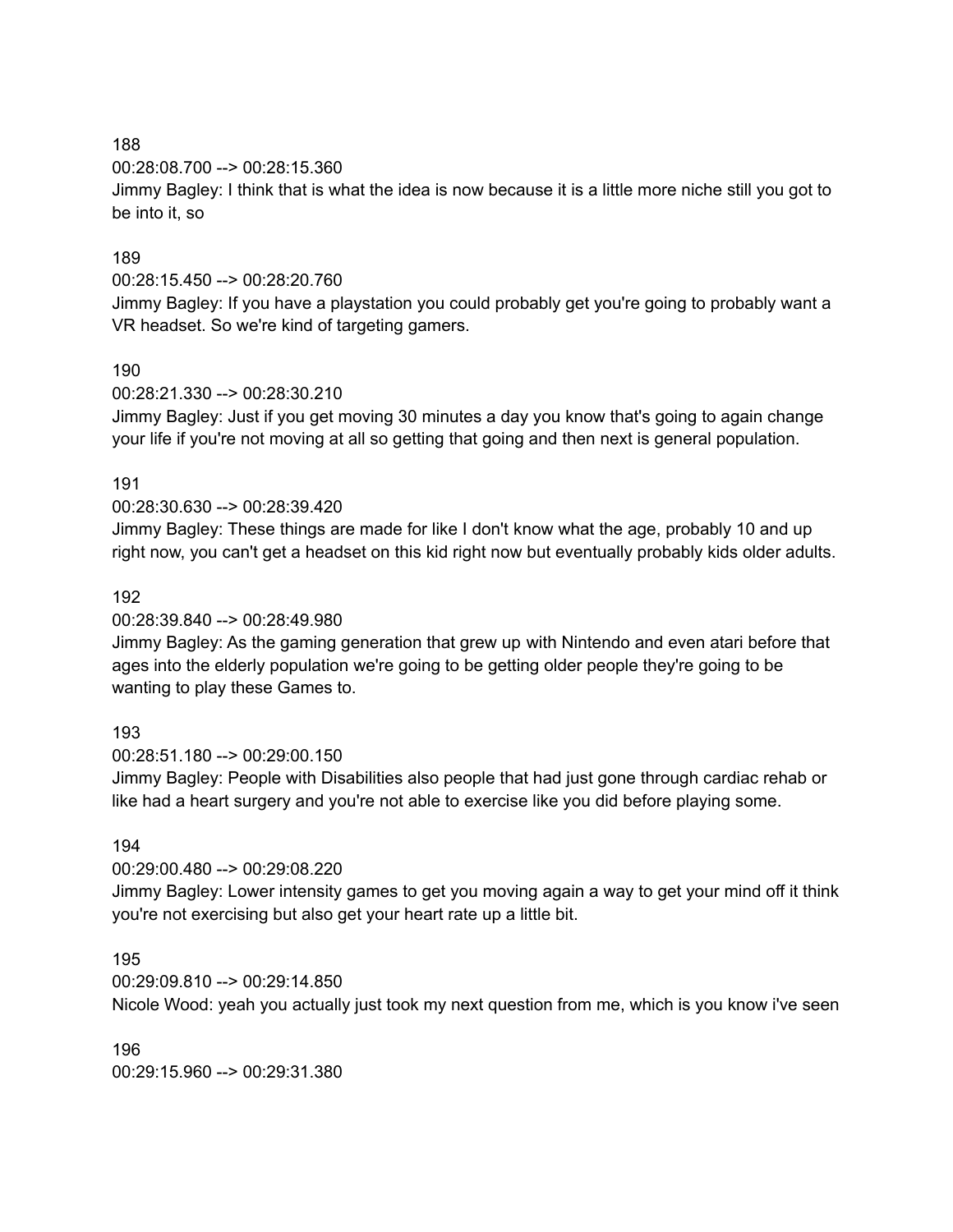Nicole Wood: that there is some literature that exists on using the technology for the purposes of injury rehab you know, in the older population think i've seen it for use with kids with cerebral palsy, for example, or other sorts of physical disabilities.

197

### 00:29:32.700 --> 00:29:42.150

Nicole Wood: Who, and again I think, with some of those populations it's important to not really think that you're exercising but that you know you're, you're still getting up and moving but

# 198

### 00:29:43.230 --> 00:29:56.670

Nicole Wood: I think you know when you think about people with physical disabilities or older adults who you know have some limitations, where they don't get to or they can't really participate in sport or exercise in the traditional sense.

### 199

00:29:58.020 --> 00:30:02.220 Nicole Wood: You know I think that's an important kind of avenue to look at for this.

### 200

### 00:30:02.790 --> 00:30:16.590

Nicole Wood: And so you know it appears that there's certainly a translational component to this VR technology, it appears that there's a growing body of evidence for its effectiveness, I mean do you see longevity in that? I mean

#### 201

#### 00:30:17.640 --> 00:30:30.000

Nicole Wood: I know we were seeing this kind of exponential growth in the use of that, I mean do you see longevity in it in terms of even just to use for exercise and or rehab? I mean what's The next step and reaching that wider consumer base?

#### 202

# 00:30:30.750 --> 00:30:38.010

Jimmy Bagley: Yeah I think those are all great points too and I'm you know, working with some people at the University of Illinois, Chicago.

# 203

# 00:30:38.310 --> 00:30:46.860

Jimmy Bagley: Sam Bond and and Jamal Ozenebeck there they're working specifically with cardiac rehab trying to design games that could work with people that don't have

204 00:30:47.610 --> 00:30:56.550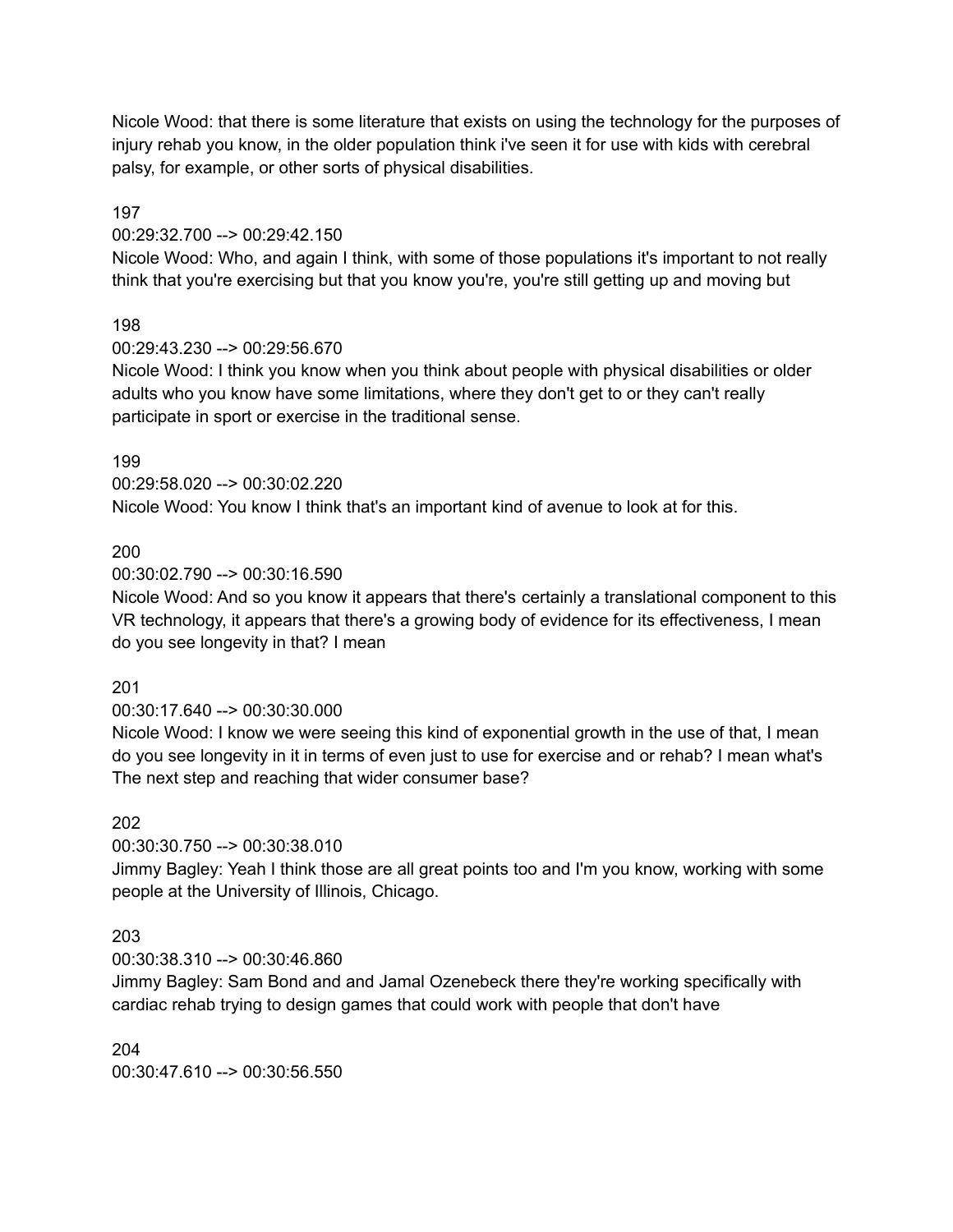Jimmy Bagley: You know, maybe even complete movement with both hands, they can set these up. The Games are so adaptable so imagine once you create a game, it can be adapted to.

#### 205

00:30:57.180 --> 00:31:03.840

Jimmy Bagley: Any person that's visually impaired, even that's some of the sound is amazing in these two so you don't necessarily even have to see everything.

### 206

#### 00:31:04.530 --> 00:31:13.920

Jimmy Bagley: Somebody that can only use one half of their body, anything can be adapted and it's quick and easy, and now I think it's just getting people on board in these rehab settings that

### 207

00:31:14.250 --> 00:31:25.200

Jimmy Bagley: might not have thought about this as a way that's.... again it's really also it's pretty liberating and freeing to be in a game where you're like flying you know you most, you know that you know you're not flying but,

#### 208

00:31:25.530 --> 00:31:32.640

Jimmy Bagley: you do get that feeling in your stomach of where wow i'm really up high it's it's more realistic than your 2d screen.

#### 209

#### 00:31:33.030 --> 00:31:42.210

Jimmy Bagley: And even that can be liberating and freeing you know if you get into a video game long enough you almost feel like you're in a different world. This is like that, but just way more

#### 210

#### 00:31:43.290 --> 00:32:00.930

Jimmy Bagley: I guess intense. From all sight sound and now with haptics there's companies that are building suicide gloves and full suits to where you can actually feel things in in virtual reality. So it's super adaptable, I think, older people and people with disabilities, this is going to be huge

#### 211

00:32:01.980 --> 00:32:07.140

Jimmy Bagley: in those spaces, so I would look out for that, especially now that it's becoming more inexpensive too.

212 00:32:09.030 --> 00:32:16.530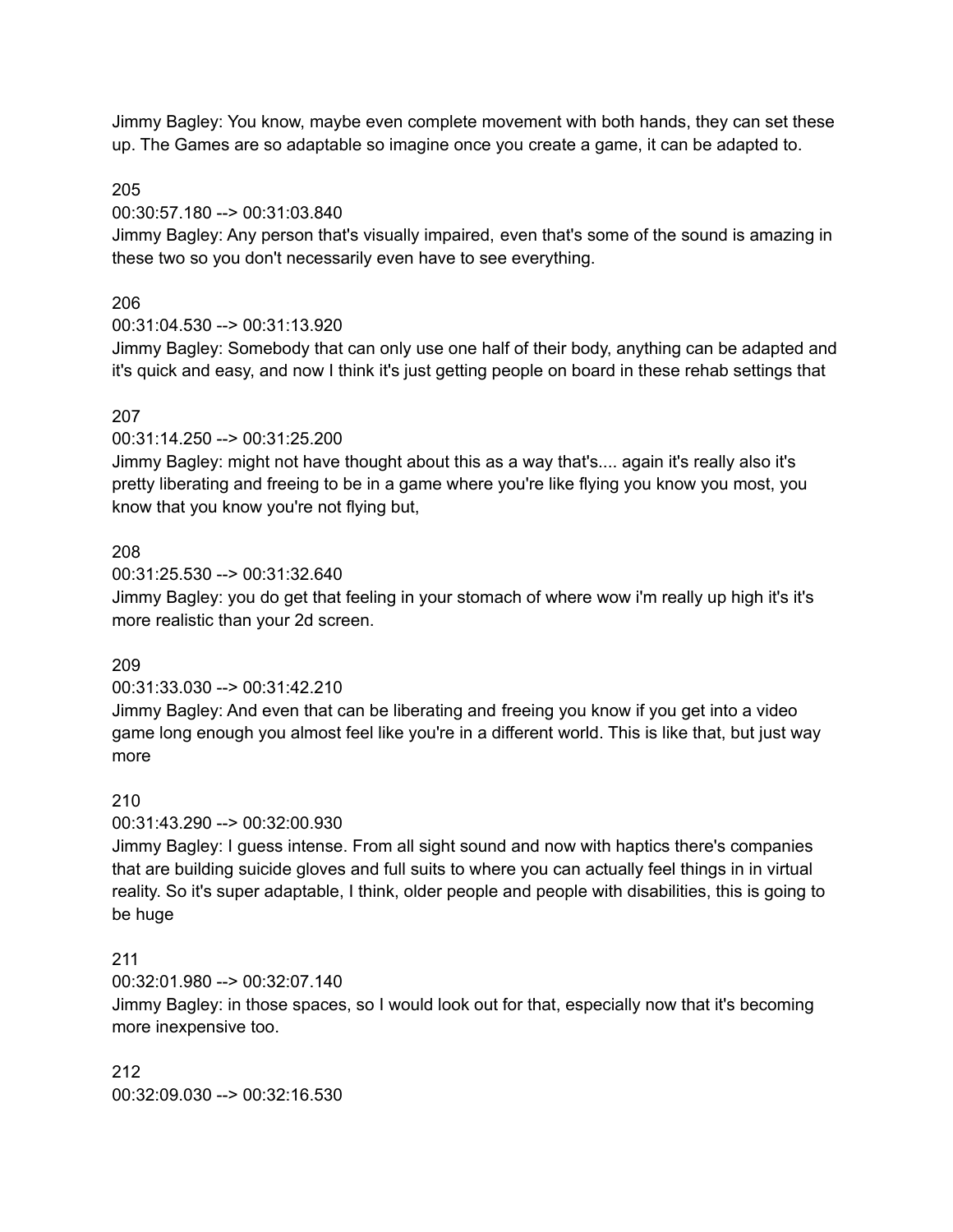Nicole Wood: Yeah I guess that begs the question you know, for you know you have you know you're putting yourself into this other kind of world and.

213

00:32:17.460 --> 00:32:24.060

Nicole Wood: You know I know when I played video games in the past, or you know spent a lot of time watching my nephews play video games because

# 214

00:32:24.450 --> 00:32:33.810

Nicole Wood: they're always, you know kids always want you to watch them do everything that they do, and you know, I know even after 20-30 minutes it's I'm feeling dizzy, I have a headache.

# 215

00:32:34.230 --> 00:32:48.270

Nicole Wood: You know so How does that play into that you know you think about you know motion sickness, for example, and you have people with these sight and sound issues um you know how does that play into it?

# 216

00:32:49.140 --> 00:32:55.410

Jimmy Bagley: Yeah, that's another thing that a lot of people were worried about early on, is motion sickness and we've been looking at that too.

# 217

00:32:56.220 --> 00:33:02.310

Jimmy Bagley: Specifically there's some games that are a bike like a peloton and instead of a 2d screen, you have a VR headset.

# 218

00:33:02.760 --> 00:33:12.810

Jimmy Bagley: The reason that people get motion sickness, most of the time is there's either the refresh rate on the headsets too slow or the movement is not synced up with the movement of your eyes so imagine

# 219

00:33:13.020 --> 00:33:20.850

Jimmy Bagley: you're on a roller coaster but your eyes are delayed, just like split second you would, everybody would get sick, probably because you wouldn't know what to expect. So those

# 220

00:33:20.850 --> 00:33:25.770 Jimmy Bagley: Things are, I think those are hardware issues really and there again adaptable.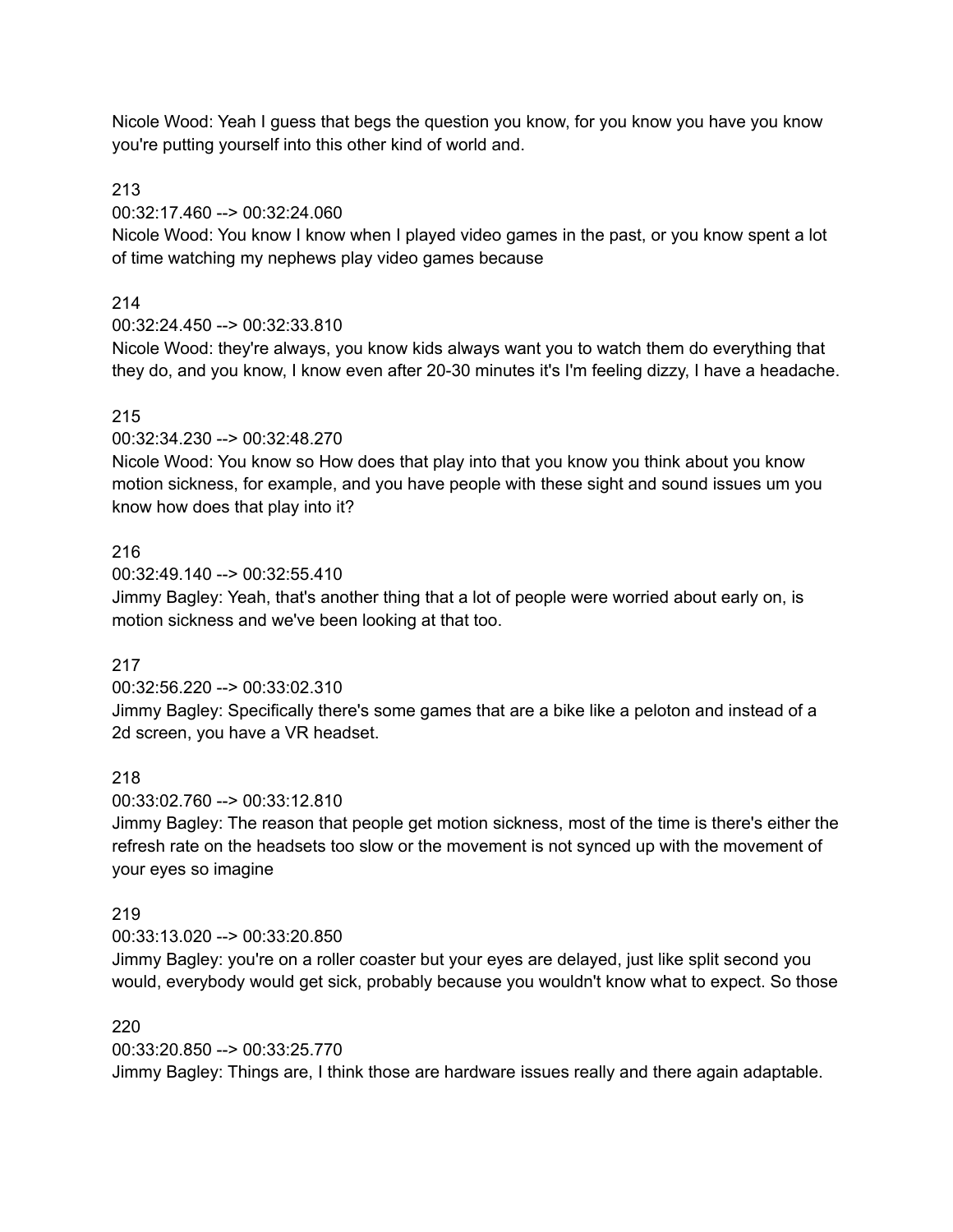221 00:33:26.910 --> 00:33:27.570 Jimmy Bagley: yeah i'm sure.

# 222

00:33:28.590 --> 00:33:33.180

Jimmy Bagley: yeah that where there's probably people that are more susceptible to things like motion sickness and.

# 223

00:33:33.390 --> 00:33:47.280

Jimmy Bagley: Maybe certain games wouldn't you wouldn't want to play so even when you see a warning like this make this video may cause seizures because it has flashing lights sequences there might be more warnings like if you are susceptible to motion sickness play a different game so.

# 224

00:33:48.120 --> 00:33:55.860

Nicole Wood: Yeah and and I guess with the VR Institute, you know doing their ratings based on intensity or

# 225

00:33:56.370 --> 00:34:08.880

Nicole Wood: I think, specifically it's like calories per minute right because that's what we all want to see how many calories are we burning. Is there anything you know, in the works to maybe write that for motion sickness? I mean within the Institute itself?

# 226

00:34:09.630 --> 00:34:14.790

Jimmy Bagley: I don't know we haven't thought about that specifically in the Institute, but I think that would be something that we could do.

# 227

00:34:15.900 --> 00:34:20.640 Jimmy Bagley: Again the problem is when we have a few people playing the game they might be.

# 228

00:34:21.300 --> 00:34:27.570

Jimmy Bagley: This is another thing we're looking at is people that have more experience. Gaming experience will dictate a lot of potentially.

229 00:34:27.960 --> 00:34:35.070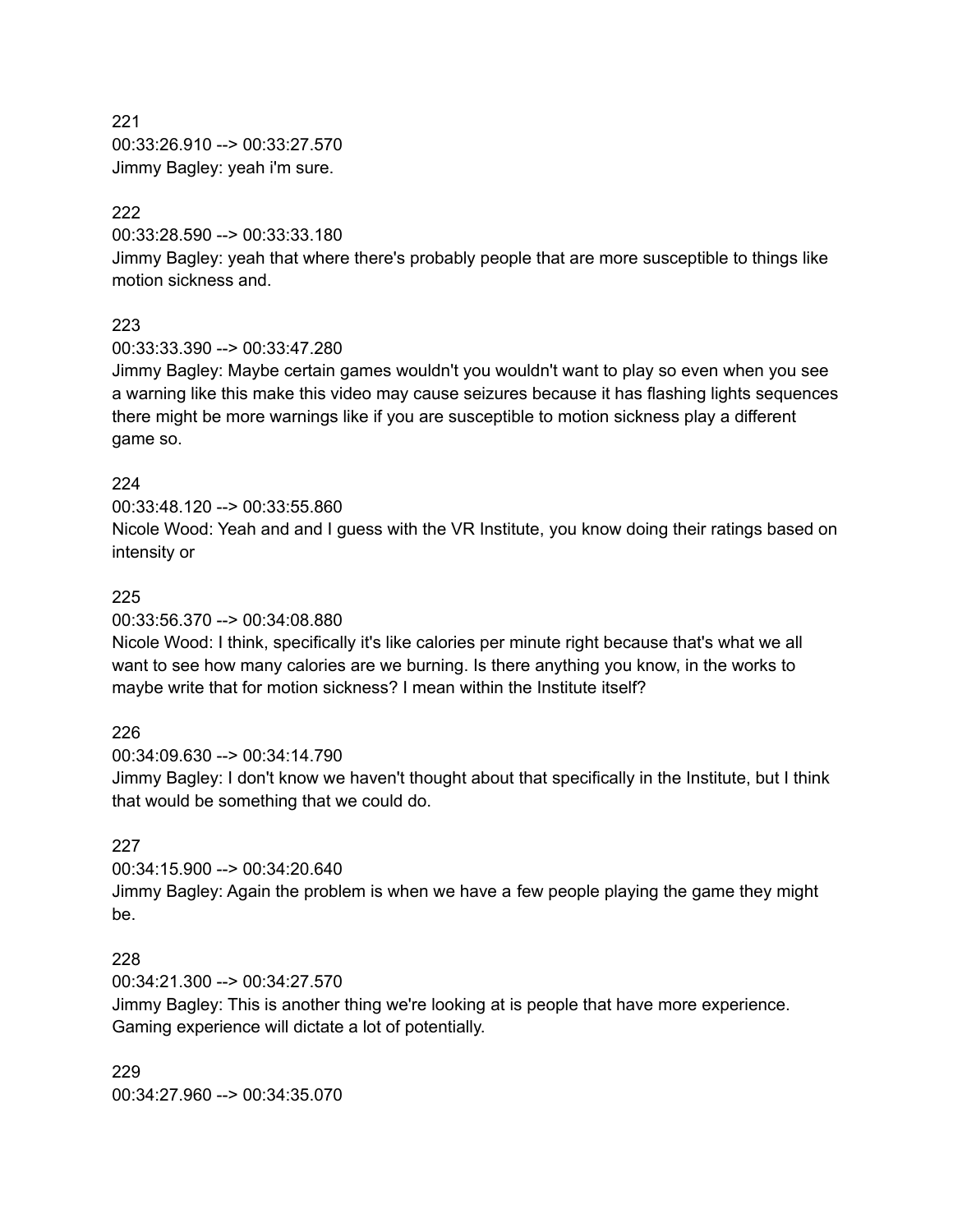Jimmy Bagley: How many calories you're using or your ability to have motion sickness or how well you do in a game, whether or not you've seen that game before.

### 230

00:34:35.490 --> 00:34:47.250

Jimmy Bagley: So it might be hard, I think that there will be something like that, and there will be some there's like there's those ESPR ratings T for teen and all that there should be probably ratings for a lot of these attributes for games.

### 231

00:34:48.180 --> 00:34:59.280

Nicole Wood: Yeah, yeah it's really interesting I'm just fascinated by this use of gaming for exercise, I guess, like I said it's not something that I think a lot of people think about.

### 232

00:35:00.930 --> 00:35:05.430

Nicole Wood: And, and hopefully the technology grows enough that the cost comes down and.

### 233

00:35:06.900 --> 00:35:09.630 Nicole Wood: I guess, I have one last question for you.

#### 234

00:35:10.920 --> 00:35:18.090

Nicole Wood: Do you have any recommendations you've played, you've done the research on it, do you have any recommendations for people who

#### 235

00:35:18.480 --> 00:35:33.090

Nicole Wood: You know, might want to try it out for their own health benefits? Is there a way to you know, is there a way to try it out without purchasing a \$300 headset? You know, how does somebody go about getting started in that without you know, maybe less than the bank?

#### 236

00:35:33.600 --> 00:35:41.310

Jimmy Bagley: Yeah, no first thing that you could do is if you know somebody that has one and it's safe to go there with coven and everything if you're in your own bubble or

#### 237

00:35:41.490 --> 00:35:51.180

Jimmy Bagley: you've been vaccinated and everything you could use somebody else's to try it out, or, if you want to try the low tech one most phones have setups to where you can either buy the cardboard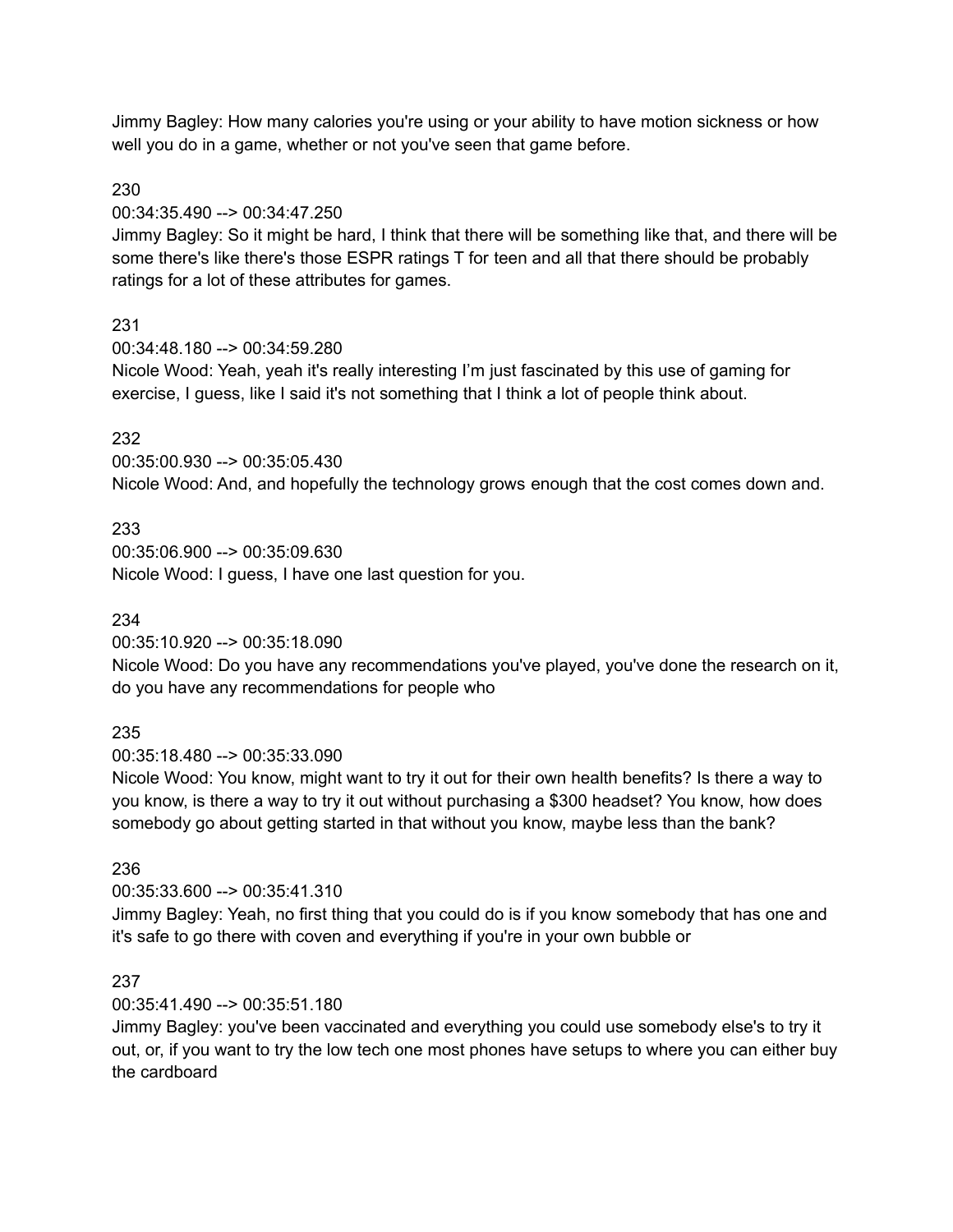00:35:51.990 --> 00:35:55.350 Jimmy Bagley: headset cut-out or buy like a galaxy gear

### 239

00:35:56.190 --> 00:36:04.920

Jimmy Bagley: I don't even know if they're making those, I think they still are. But, those are again low tech where you use your phone to do it it's not the same experience at all so just

# 240

00:36:05.220 --> 00:36:11.190

Jimmy Bagley: You keep that in mind if you use that and you don't use one of the big headsets, but if you try it I think you'll.

### 241

00:36:11.670 --> 00:36:20.640

Jimmy Bagley: Most people have tried it or like it, and if you try it more times and play a few different games you'll start to realize that there is more utility in it it's not just kind of a one and done

### 242

00:36:21.150 --> 00:36:34.530

Jimmy Bagley: thing it's not. I think fads come and go, but this is not a fad. I think this is going to morph and mutate into something that literally everybody that has a phone now will have something like AR and VR and 10 or 15 years.

# 243

00:36:35.640 --> 00:36:39.480 Nicole Wood: What is this cardboard cutout saying i've heard of that?

#### 244

00:36:40.290 --> 00:36:52.950

Jimmy Bagley: Google it and it was made for the iPhone, but if you just search cardboard vr phone and you could either make them yourself or by the kind of printouts and unfolds, and everything, those are.

# 245

00:36:53.430 --> 00:36:59.040

Jimmy Bagley: that's a way like for kids in school where you could have a bunch of those and do different things, but

246 00:36:59.310 --> 00:37:08.610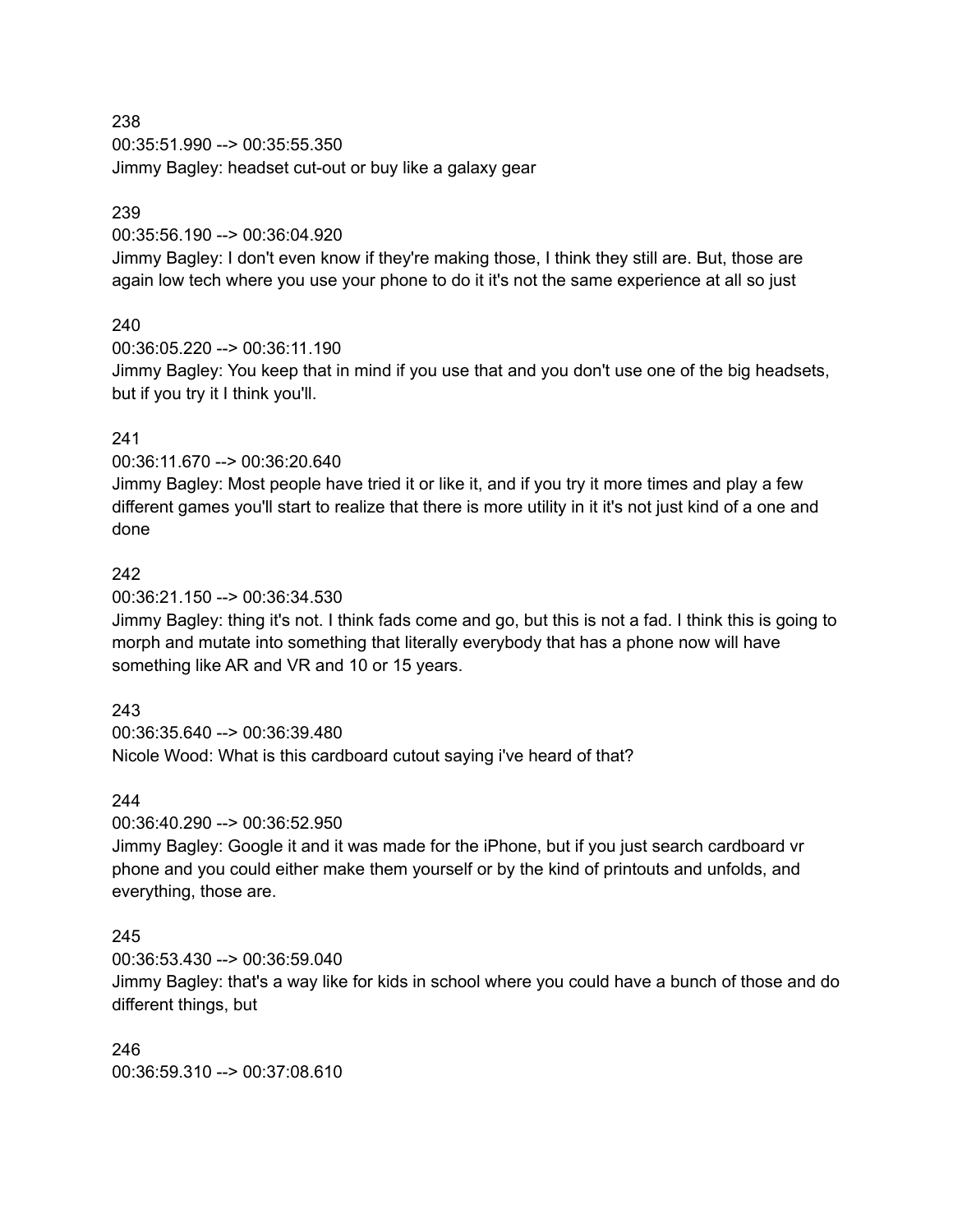Jimmy Bagley: yeah even I mean before the pandemic, I was going to museums and some museums have little VR setups in there, too, so I think as more people see it and it's kind of.

### 247

00:37:09.000 --> 00:37:14.310

Jimmy Bagley: Look at it be like that's weird then as soon as you try it you'll be like I can see why people like this, or you can see that.

### 248

00:37:14.730 --> 00:37:24.720

Jimmy Bagley: Right now, or i'm on a 2d screen with you on zoom, why are we not sitting at a conference table, you know in VR that's totally doable right now, I think that that's just going to be the technology

### 249

00:37:25.620 --> 00:37:36.720

Jimmy Bagley: as we advanced the next couple years. And things like the pandemic has accelerated this because we can't see everybody that we want to see so communication gaming all these things are going to be really big.

### 250

00:37:37.500 --> 00:37:37.860 yeah.

# 254

00:38:03.360 --> 00:38:08.280 Jimmy Bagley: yeah, I guess, I will say too that you know, being an exercise science kinesiology this field.

# 255

00:38:09.150 --> 00:38:21.360

Jimmy Bagley: Like I would have never thought of VR as being a part of it, and now that I'm in VR I'm starting to expand and seeing that our field is so great, because it's diverse. Biomechanics, exercise physiology, exercise sports psychology.

#### 256

00:38:22.380 --> 00:38:31.890

Jimmy Bagley: All of these things. Socio-cultural aspects like sport history like there's a spot for everybody to do research in VR I think VR gaming.

#### 257

00:38:33.300 --> 00:38:42.420

Nicole Wood: yeah I believe we have a headset in our lab you know the pandemic we haven't you know really been able to do anything or do much as i'm sure you're fully aware.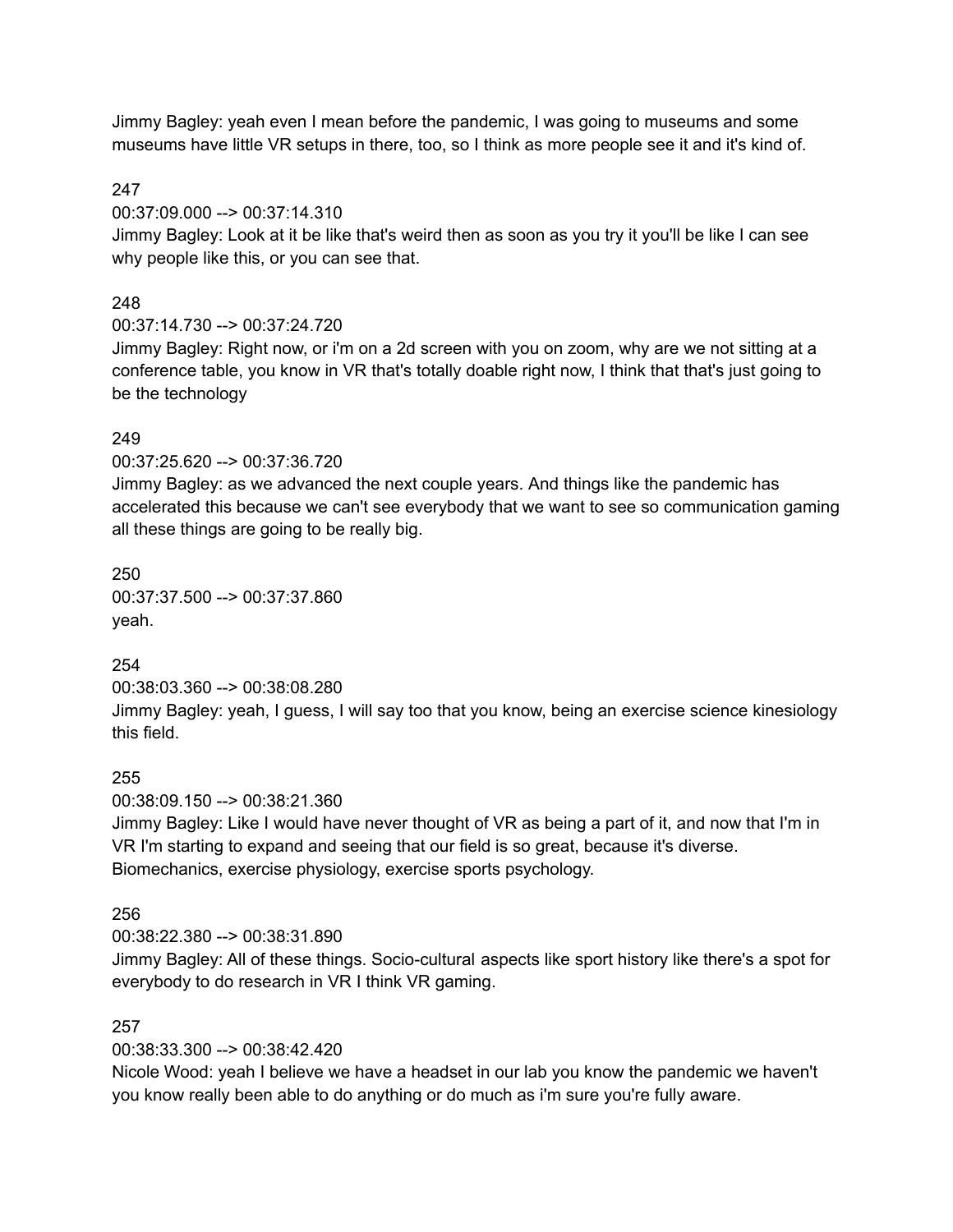00:38:43.650 --> 00:38:50.970 Nicole Wood: You know we're building our mobile lab and I think that can be something that becomes a component of it and just getting people outside and

### 259

00:38:52.290 --> 00:38:55.200 Nicole Wood: You know, working in different spaces and stuff so.

### 262

00:39:13.860 --> 00:39:22.950

Jimmy Bagley: that's great yeah I think students always think about what's the next big thing you know and there's so many different things, but VR gaming is,

### 263

00:39:23.250 --> 00:39:31.650 Jimmy Bagley: I mean there's a lot of research to do so if you have any questions related to behavior change exercise, exercise physiology, you can gear that towards this field for sure.

#### 264

00:39:33.030 --> 00:39:33.420 Nicole Wood: yeah.

# 265

00:39:34.890 --> 00:39:46.290

Nicole Wood: Alright, well, thank you to Dr Bagley for taking the time to speak with us today, we really appreciate it, and thank you to our audience for taking the time out of your spring break to engage with us.

# 266

00:39:47.040 --> 00:39:56.670

Nicole Wood: Our next podcast is on April 12th as we speak with Darcy Winslow who was a former Nike executive who spearheaded

# 267

00:39:57.900 --> 00:40:15.270

Nicole Wood: their women's and girls product lines, with a focus on designing quality products for females, rather than just marketing to them, as usual, we can be reached through our website social media platforms Tyler, can you tell our friends, how to find us on the World Wide Web.

268